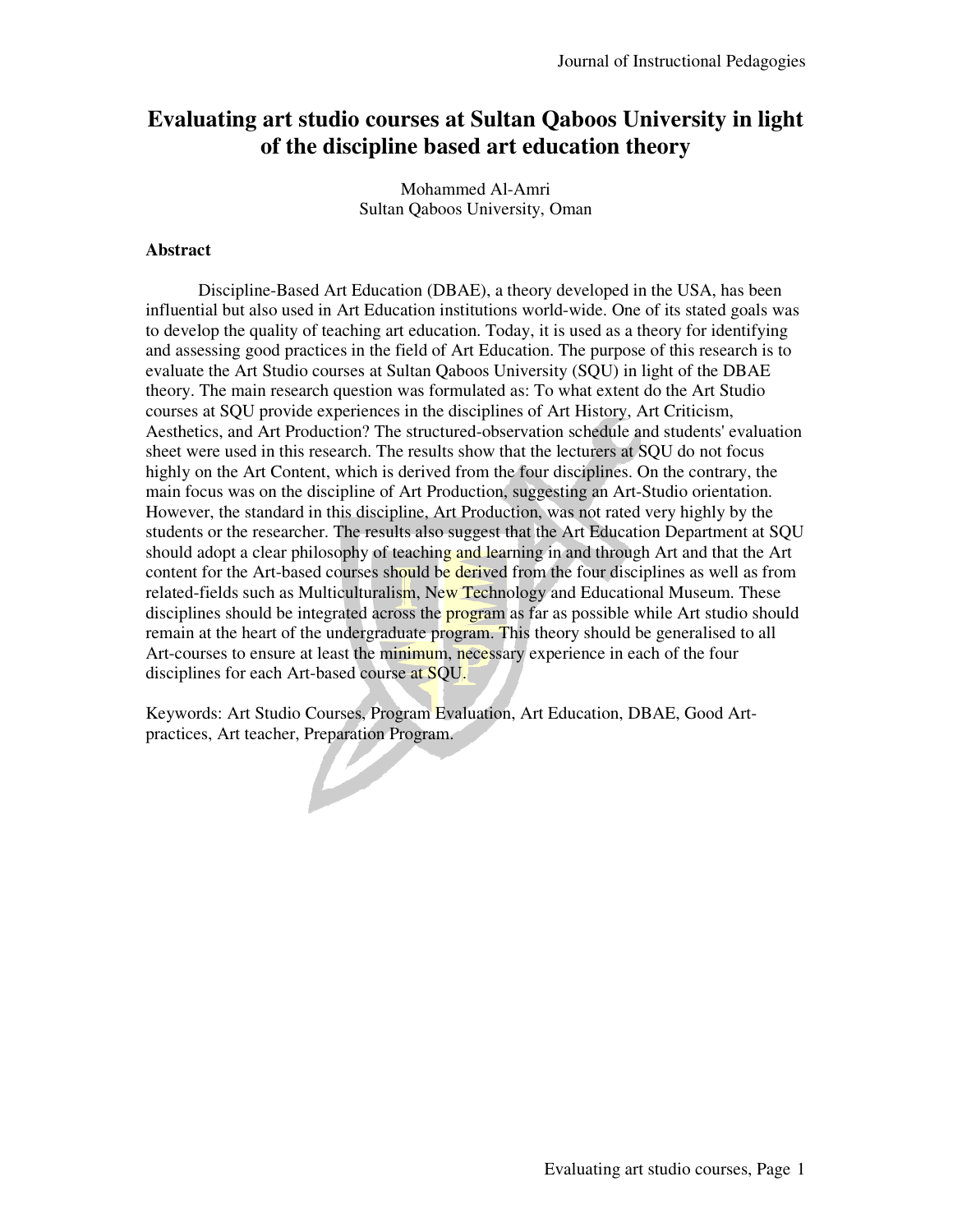#### **Introduction**

Excellence in education, excellence in arts disciplines, and excellence in related fields must go hand in hand in the way of preparing teacher of art education. The task of improving Art teacher preparation programmes is of central importance in the field of Art Education today. Goodwin (2003:2) points out that "Central to this notion [new teacher certification plan] is that pre-professional training programs must provide teacher candidates with the basic tools to inform policy decisions, and associations should provide appropriate opportunities for training and resources to enable teachers to inform policy decisions to improve students' learning".

Furthermore, the Art teacher preparation programmes need to be improved even where they can be described as already strong, as they need to take account of developments in Art Education as a professional field. However, as Day (1997:3) points out "Many other programs, however, do not provide sound preparation for college students who wish to teach art". He emphasises that these programmes will have to get significantly better if they are to meet the requirements for Art Education in this millennium. Day suggests that it is possible to meet this challenge, as "The field of art education carries the knowledge needed to help improve teacher preparation programs. There is a fund of theory, foundational principles, and criteria that might be applied in order to foster reform" (p.4). He refers to current theory in Art Education, particularly in the USA which is known as Discipline-Based Art Education (DBAE) or as he calls it the content-centred approach, as an alternative approach to meet the necessary educational reforms.

In addition, Day, in his study (2000) entitled 'Preparing Teacher for Excellence', suggests that major changes are necessary in Art teacher preparation programmes. This change for university undergraduates includes the expectation that they will study Art-related disciplines, as well as becoming proficient in the domain of Art Education. Moreover, Eisner's book (2002) entitled 'The Arts and the Creation of Mind' illuminates the various ways that making and appreciating Art are cognitive endeavours. He indicates that "there is no single sacrosanct vision of the aims of arts education. Examples of this diversity abound in the broad field of arts education today and in the past" (p.25). However, Eisner describes some of the approaches that direct the aims and content of Art Education today. He describes them separately to make each approach vivid; in practice however, he emphasises that they are likely to be integrated as one unit in any programme. The DBAE was one of these possible approaches. As Eisner (2002:41) says "Today these and other functions of arts education are put forward as reasons to include arts in school programs". These aims go further than simply focusing upon teaching students specific skills, practices, and bodies of knowledge.

Art Education institutions world-wide, engaged in the preparation of Art teachers, have to address a broad range of issues regarding strengthening teaching and improving learning in and through Art. A high quality Art teacher preparation programme today should produce teachers who "… know the subjects they teach and how to teach those subjects to students" (NBPTS, 2001, p. vi) and additionally how they integrate and link their subject with other related fields. This means that the good Art teachers should understand the subjects they teach, as well as related subjects in considerable depth. The recent literature on Art Education suggest more attention should be placed on the roles of Art History, Art Criticism, Aesthetics and Visual Cultures in Art and Design, as well as the need to address other trends and issues, such as new technology in making and teaching Art.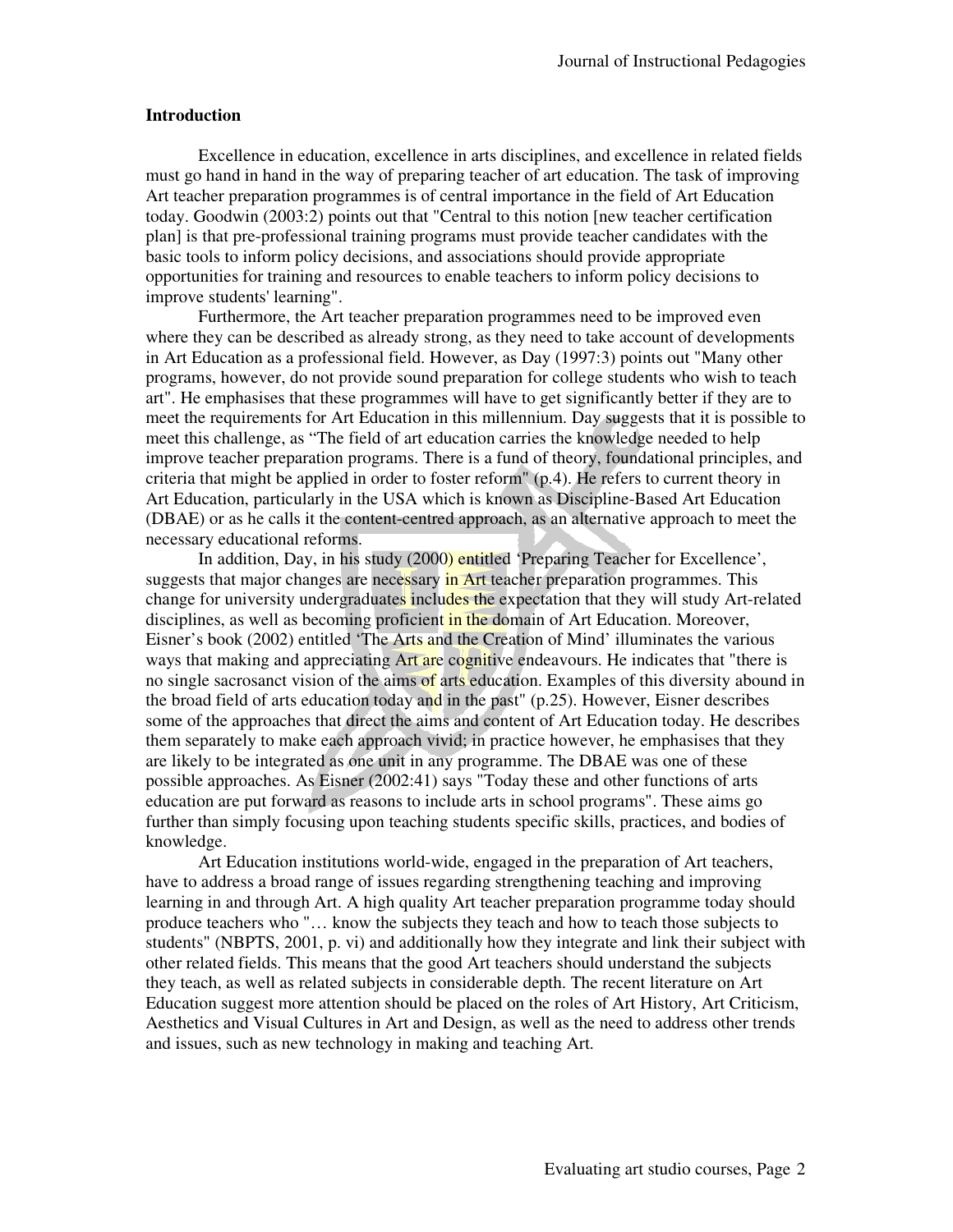#### **Statement of the Study**

In order to develop Art in general and Art Education specifically, the Art Education department of the Sultan Qaboos University (SQU) in Oman was established in 1991. Its main purpose is to prepare Art teachers for work in secondary schools and consequently the numbers of Omani Art teachers has increased, gradually replacing foreign nationals under the government's plan called "Omanization"<sup>1</sup> . However, this increase reflects the improvement of the quantity of Art teachers in Oman, rather than reflecting quality of teaching Art and Art Education. From the researcher's observations, as supervisor for Art teacher training courses at SQU, most teachers who graduate from this programme do not know how to perceive and respond to works of Art well enough to understand either sensory qualities or their structures. Even those who have had the Art instruction are not much better in their ability to respond to works of Art in ways that deepen understanding and appreciation.

The researcher adopted the Discipline-Based Art Education (DBAE) as a theory for evaluating art content in the art studio courses at SQU. One might asked why the researcher chose the DBAE theory rather than others. The following points describe the reasons behind this chosen :

- This approach will fill the gap in Omani Art Education programmer in term of aesthetic education and Art criticism and student will be more active in language of Art.
- The content in this approach derived from abroad rang of resources which include western and non-western cultures. Therefore this study will examine this approach in term of Eastern Arabian contexts as well as Western art.
- It is an approach, which has got more structure and balance in teaching and learning art. This is one of the important aims in term of curriculum planning and development .
- In this approach, students become more familiar with a wide range of different art areas, art materials, tools and techniques, and learning about traditional and contemporary art.
- This approach will help the art faculties to understand and develop their understanding about the real role of contemporary art education.
- Last but not least, it is an approach, which has been examined and re-examine in terms of theory and practice in teaching and learning visual art. Moreover, the current research will give an opportunity to exam DBAE in terms of higher education contexts.

The purpose of this research is evaluate the Art Studio courses at SQU in light of the DBAE theory, therefore, following question was formulated: To what extent do the Art Studio courses at SQU provide experiences in the disciplines of Art History, Art Criticism, Aesthetics, and Art Production?

#### **Research Design and Methodology**

In order to achieve a greater understanding of teaching art studio courses at SQU, the researcher chose the structured-observation schedule which was based on a diagram consisting of vertical and horizontal sections. In the horizontal section, the researcher included a rating according to a six point scale of observed behaviour  $(1 = not at all, 2 = very$ 

 $\overline{a}$ 

<sup>&</sup>lt;sup>1</sup> "Omanization" means replacing foreign workers with Omanis at all levels and fields as rapidly as possible. The reason behind this is that the Omani government has plans to integrate more and more Omani into positions that up to now have been held by foreign nationals.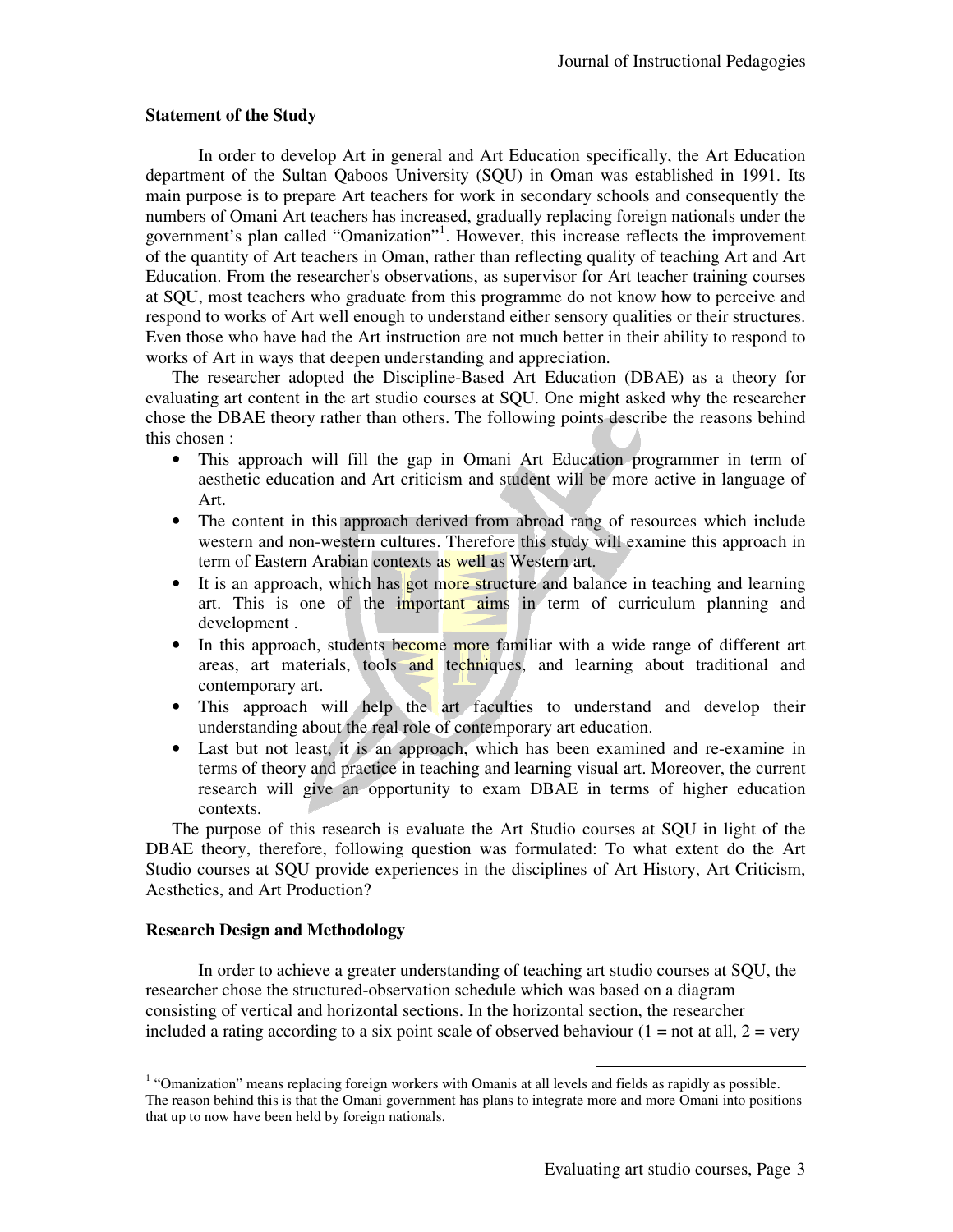little,  $3 = a$  little,  $4 = \text{medium } 5 = a$  lot and  $6 = a$  very great deal). In the vertical section, the lecturers-students' activities are divided into four main categories: Art History, Art Criticism, Aesthetics and Art Production (Art Content). In addition, the researcher used also the students' evaluation, which is same schedule of the structured observation used by the researcher, for evaluating the Art-Studio courses at SQU to increase the validity and reliability of the current study. To judge the internal (face) validity of the first draft of the initial structured-observation, the researcher sent it to experts to examine the research's instruments. Since the subjects of this study speak Arabic, the instruments had to be proved, translated and reviewed in both languages: Arabic and English languages. After all the suggestions were taken, the research instruments were corrected accordingly for the pilot study.

To carry out the fieldwork (pilot fieldwork and main fieldwork), the permit had to be obtained. The researcher and the co-researcher (lecture worked at the Art Education department at SQU) observed six Art studio courses (N=6) were selected randomly as samples for the pilot structured-observation schedule. To measure interrater reliability, the Spearman rank correlation coefficient (formerly rho [p]) was used. The reliability of mean k judges' ratings  $= 0.64$  and alpha  $= 0.17$ . This result shows that the correlation for the total score for the both first and second observer is satisfactory but the correlation is not statistically significant at the.01 level (2-tailed). However, it was found that the correlation was significant with some sub-headings of the observation schedule. It was also found that the total correlation coefficient between the two observers is significant in the areas of Art Criticism and the Aesthetics at the .005 level. According to the results of the pilot study, some changes were made such adding a new rating, producing a 6 point scale in stead of a 5 point scale. The reason behind this shift was that there was a big gap between a little= 3 and a lot=4, than the final structured-observation schedule was ready for the final fieldworkobservations.

#### **Population and Samples of the Study**

For the researcher observation, four Art studio courses  $(N=4)$  were selected according to the teaching schedule of the faculty in the department and to the time convenience for the researcher. At the same time, these courses were representative of the compulsoryspecialisation courses as well as the Art elective-specialisation. The observations were carried out for four teaching weeks for each course with one visit each week (between 3-4 hours for each visit). When the researcher had done all his observations, which were nearly the end of the semester, he distributed the students' evaluation sheet to all the students in each Art Studio course individually. He discussed the meaning of each item to make sure that students understood and could interpret the content of the evaluation sheet in the same way to ensure interpretive validity for this instrument. The final number of Art Studio courses evaluated by the current students was  $(N=8)$  (see Table 1).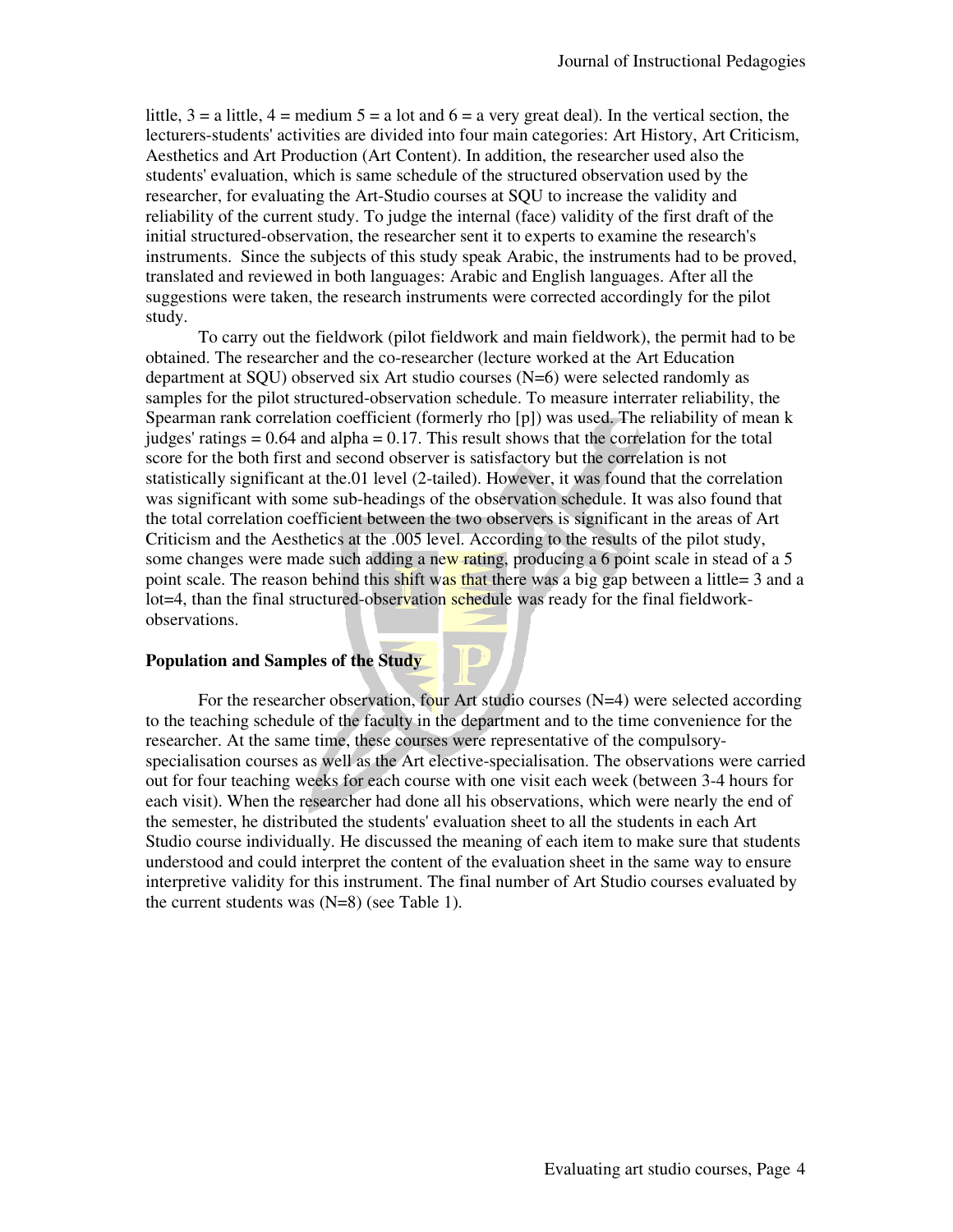| <b>COURSES</b>          | <b>OBSERVATION</b> | <b>COURSES</b>         | <b>TOTAL OF</b> |
|-------------------------|--------------------|------------------------|-----------------|
| <b>EVALUATED BY THE</b> | TIME BY THE        | <b>EVALUATED BY</b>    | <b>STUDENTS</b> |
| <b>RESEARCHER</b>       | <b>RESEARCHER</b>  | THE STUDENTS           |                 |
| Painting II             |                    | Live Drawing           | 46              |
| Ceramic I               | 4                  | Painting II            | 26              |
| Sculpture               | 4                  | Ceramic I              | 46              |
| Principal of Design II  | 4                  | Principal of Design I  | 24              |
|                         |                    | Principal of Design II | 41              |
|                         |                    | Handcrafts             | 50              |
|                         |                    | Sculpture              | 23              |
|                         |                    | Multi-Media Design     | 38              |
| Total $N=4$             | 16                 | Total $N=8$            | 294             |

**Table 1:** The Art Studio courses Evaluated by the researcher and students

#### **Methods of Analysis**

Information and data emerging from the structured-observation schedule and students' evaluation sheet, were coded, entered into the computer, and analyzed using the Statistical Package for the Social Sciences (SPSS) version 15.0 for Windows and then they were examined by descriptive analysis (frequencies, total mean scores, and standard deviation).

# **The Theoretical Framework**

# **The First and Second Generations of DBAE's Model**

Discipline-Based Art Education (DBAE) is model developed in the USA with funding from the Getty Education Institute for the Arts. Its stated goal was to develop the quality of the visual arts education (Alison and Hausman, 1998). The DBAE approach goes further than simply trying to understand the artist's works, it aims to improve the quality of understanding through the study four sub-disciplines; Aesthetics, Art Criticism, Art History and Art Production. The idea is that through these sub-disciplines, students become more observant, more conscious and gain a greater feel for Art. Gilbert et al. (1989) argue that "The general goal for DBAE is a developed understanding of the visual arts for all students" (p.138). It is important to remember that this model is not a totally new approach but a development of the models outlined above. However, it has a new idea for integrating the structures for teaching visual arts in the learning settings and this model is only one of several possible approaches for enriching the content of the art curriculum. (Johnson, 1990).

This model is widely implemented in schools in the USA and there are a lot of published articles, which describe the nature of this model and how it could be implemented in different schools settings and levels. However, this research aims to exam the art studio courses in light of this model rather than gives background knowledge of the DBAE with reference to teaching art studio courses at SQU.

As a consequence of widespread criticism of the first generation of the DBAE model, and as a result of educational reform in the Art Education during the 1980s and early 1990s, the second generation of DBAE was developed. Many Art educators, such as Wilson and Rubin (1997), Clark (1997), MacGregor (1997), Greer (1997) and Hamblen (1997, 1992- 1993) saw the second generation of DBAE not just as an approach to instruction but also as an educational reform initiative, based on a consortium of change communities. Hamblen (1997) identifies some major changes in this model, such as; expanded and inclusive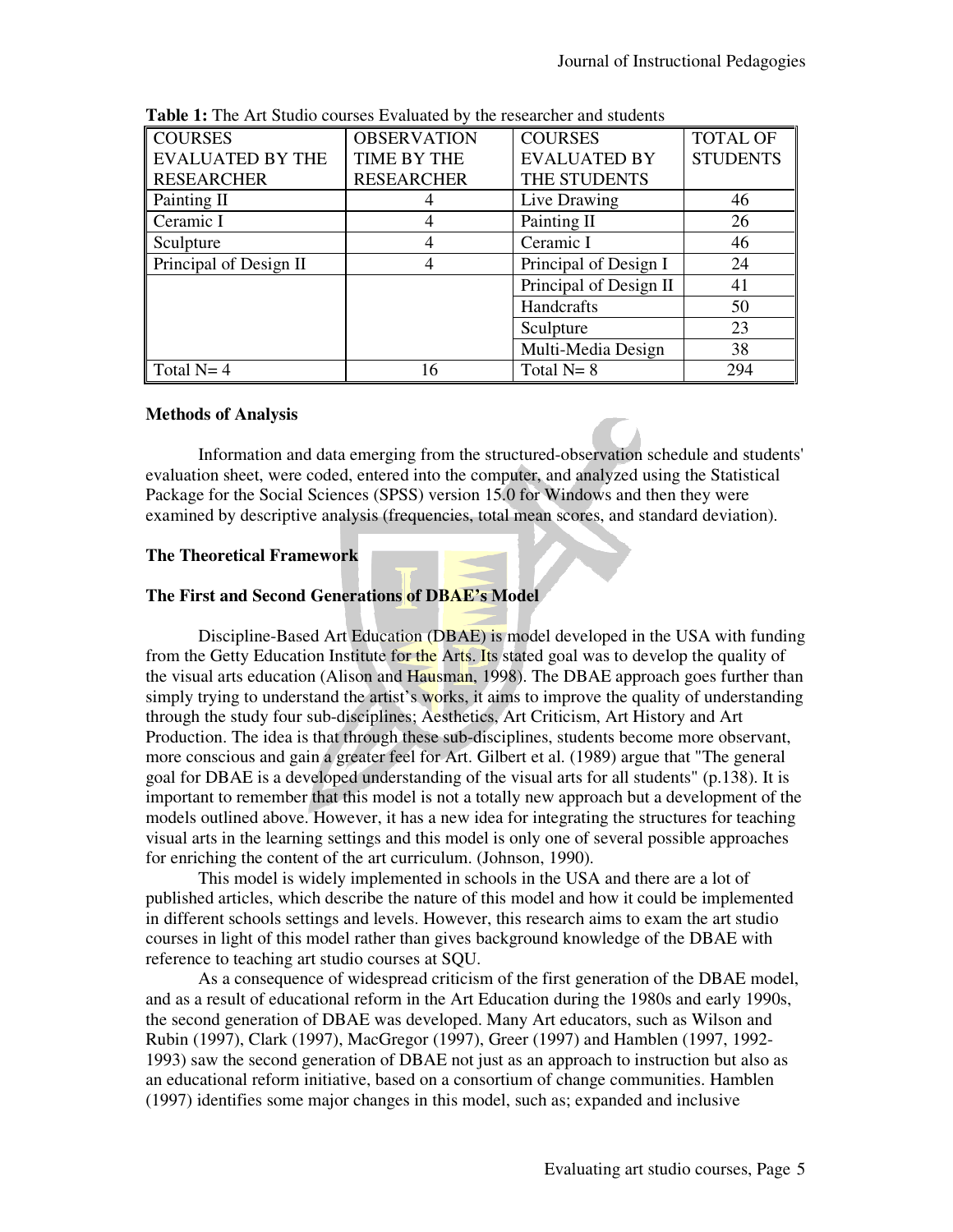curriculum content, Art instruction integrated with other subject areas, teacher-originated curriculum, variable approaches to assessment. According to Hamblen (1997), there have been changes regarding Art content in the second-generation DBAE, such as: (a) re-thinking on creative expression, (b) social consciousness and (c) multiculturalism (feminism, environmental responsibility, cultural pluralism, etc.

Therefore, the content of DBAE not only derived from the four disciplines but also derives from a broad range of Visual Arts, including Folk, Applied and Fine Arts forms from western and non-western cultures and covers a period from ancient to contemporary times. It also includes newer visual media, such photography, film, video, and the computer (Dobbs, 1998). However the DBAE's model is complex in terms of practice for contemporary Art Education. Dunn (1995) points out that this DBAE model is complex but argues that "To those who find the chart unrealistic or overly ambitions, remember it is a starting point so why not starts with a model that offers the highest aspirations for school art programs?" (p.45). Dunn's Model is based on a matrix consists of vertical and horizontal sections. (For more details see Dunn's book Creating Curriculum in Art).

As indicated in above, Art teaching reform started in the USA in the mid 80's with the DBAE as an approach to teaching Art in schools as well as in university. The DBAE model has evolved, has since been developed and has evolved into second generation DBAE to drive educational reform in Art Education. Wilson and Rubin (1997) point out that "We saw DBAE not just as an approach to instruction, but as an educational reform initiative based on a consortium of change communities" (p.95). In recent decades, Art Education has started to be seen as a multifaceted discipline, including such things as; the Standard Movement, Multiculturalism and Visual Culture Art Education and the integration of new Art-related technologies. Since this study concerns the *implementation* and evaluation of the DBAE in the higher education, the following section represents the DBAE in relation to teacher preparation for Art Education.

#### **Teacher Preparation in the DBAE**

The DBAE is not only a comprehensive theory to instruction and learning in and through Art, but it is also formulated to be used in evaluating art teacher program as well as in the Adult Education, Lifelong Learning, and Art Museums as indicated by Dobbs (1998). It was designed to provide exposure to, experience with, and acquisition of content from several disciplines of knowledge, but especially from four foundational disciplines in Art. According to Dobbs (1998), education in these four disciplines plays a role to the creation, considering, and appreciation of Art, artistic processes, and the roles and functions of Art in cultures and societies. Each of these disciplines supplies a different lens or perspective from which to vision, recognize, and respect and value artworks, as the cultures in which are objects are created.

The disciplines are domains of knowledge and skill that have been and continue to be developed by individuals (artists, art critics, art historians, and philosophers of art) who conduct inquiry within the disciplines and who make contributions to their content. According to DBAE theory, the Art disciplines provide important knowledge, skills, and understanding that may enable students to have broad and rich experiences with works of Art. The definitions of the four fundamental disciplines of Art can be seen in many books and articles such as (Armstrong, 1994, Dobbs, 1998).

According to Dobbs (1998), the definitions of the four major Art disciplines are useful in order to understand their distinctions and principal roles and functions in encounters with works of Art. However, these definitions sometimes overlap. Any closed definitions of these Art sub-disciplines will eventually be shown to be insufficient because the boundaries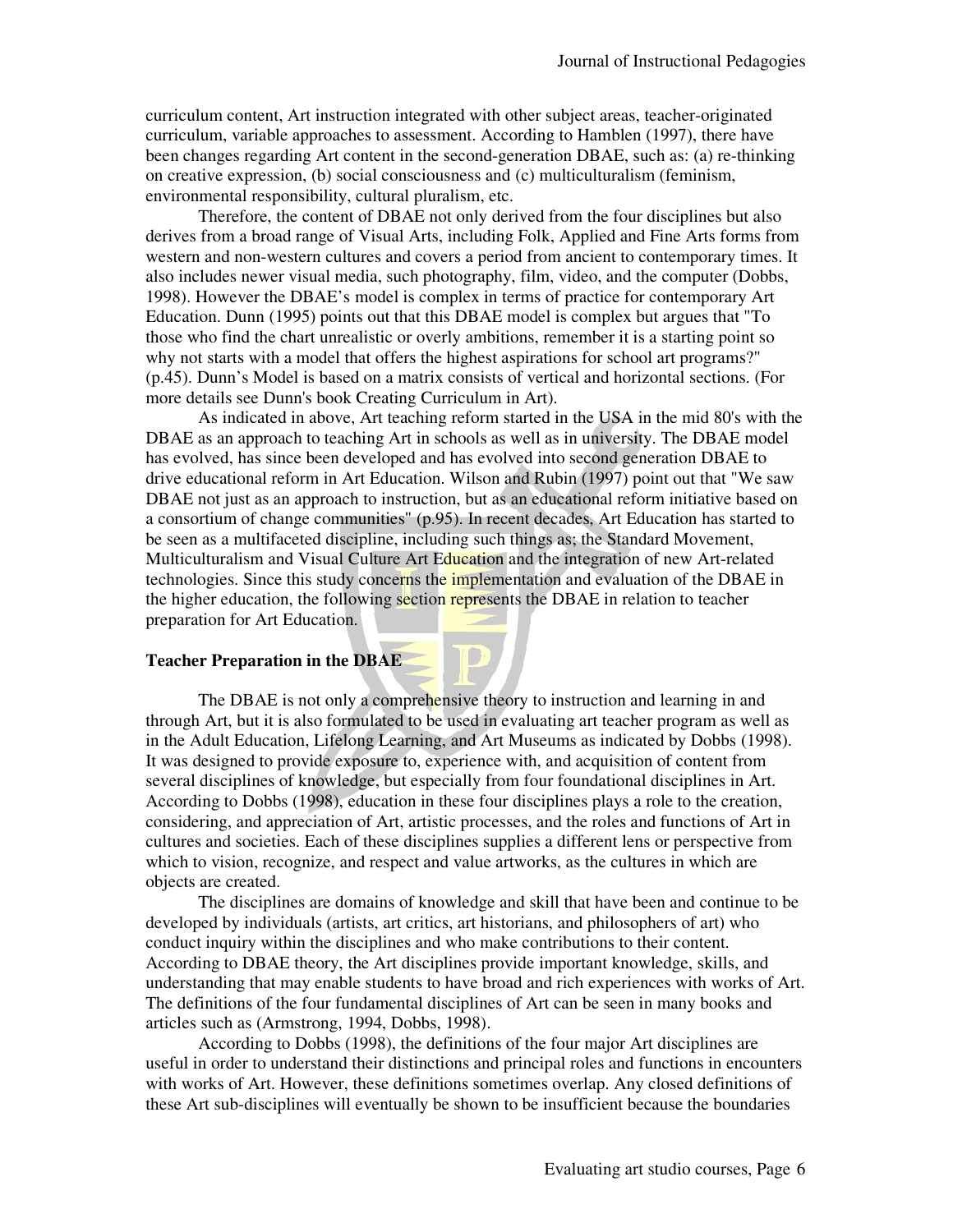change and expand as related interests and new issues emerge. From the researcher's point of view, it is essential to understand these key concepts and the meaning and functions of each of these disciplines (See Spratt 1989, Crawford 1989, Risatti 1989 and Kleinbauer 1989).

The new trends for teaching Art making in higher education throughout the world focus on developing student's abilities not only with skills of making Art but also to develop their abilities concerning visual communication, aesthetic sensibility, sensory perception, emotional and intellectual development, and critical judgements towards objects of many kinds and from many cultures perspective. However, the goals of teaching Art must try to keep the balance of learning through and in art (Alison and Hausman, 1998). Also, Art educators have focused on the place of the liberal arts in training art teachers, as well as artists in colleges and universities. It has been noted, however, that art students sometimes show limited interest in these courses, focusing their energies on their studio Art classes instead (Salmon & Gritzer, 1990). As a result, if students are not interested in these courses there may a negative impact on their role as teacher of Art Education.

From the researcher's point of view, Art making is only one area of the four disciplines of the DBAE which makes a primary contribution to the understanding of Art and helps develop this understanding further. However, most Art teachers at all levels focus on Art making skills with little or no attention to the other disciplines outlined above and this is typified in the emphasis on teaching studio art at SQU. According to Kindler (1992), the DBAE requires a much broader approach than mere Art Studio instruction. It requires emphasis on other related disciplines. Moreover, the results of the study by Day (1987) indicates that "students learned critical and historical content better when it was integrated with studio activities than when it was presented in the traditional lecture-slide technique"  $(p.235)$ .

The supporters of the DBAE emphasise integrating the four major disciplines in planning and implementing an Art Education programme. This has become a strong focus and goal for many educators in the field. Therefore, in Art Education, the DBAE model is considered one of the best possible for implementing a strong programme in Art Education, especially in teacher education. As a result, in the last decades, considerable attention has been paid in the USA to the implementation of DBAE in elementary and secondary schools as well a little implementation in the higher education. MacGregor (1985:24) refers to Duke (1984) who "identified a need to review college training of teachers to determine how greater cohesiveness between studio, history, criticism, and aesthetics areas might be achieved". Lovano-Kerr (1985) in her article titled 'Implantations of DBAE for University Education of teachers' also argues that the changes for preparation of teachers of Art are necessary and she emphasises that a better balance between the number of studio Art courses and those in related disciplines is needed. However, the implementation of DBAE in higher education would require major changes. From the researcher's point of view, this issue concerns more than just adding more courses in such disciplines but also concerns the need to reform Art teaching methods in higher education, which is the focus of the current research.

The most recent studies in Art Education recommend the practical implication of the DBAE model. This implementation should not only be theoretical but should also cover teaching and creating Art. Benzer (2000) found that the most important advantage of the DBAE is that it requires students to achieve more than just a successful studio production. However, the data compiled from Benzer's study also indicates that the DBAE model in teaching Art should be further investigated across a number of different school settings to examine, verify and validate the theory, practice and appropriateness of the DBAE.

There is a recommendation from Price (1988:ix) that "prospective art teachers and specialists therefore need more than a strong background in studio art if they are to provide the balanced instruction that will foster these abilities. They need the additional foundation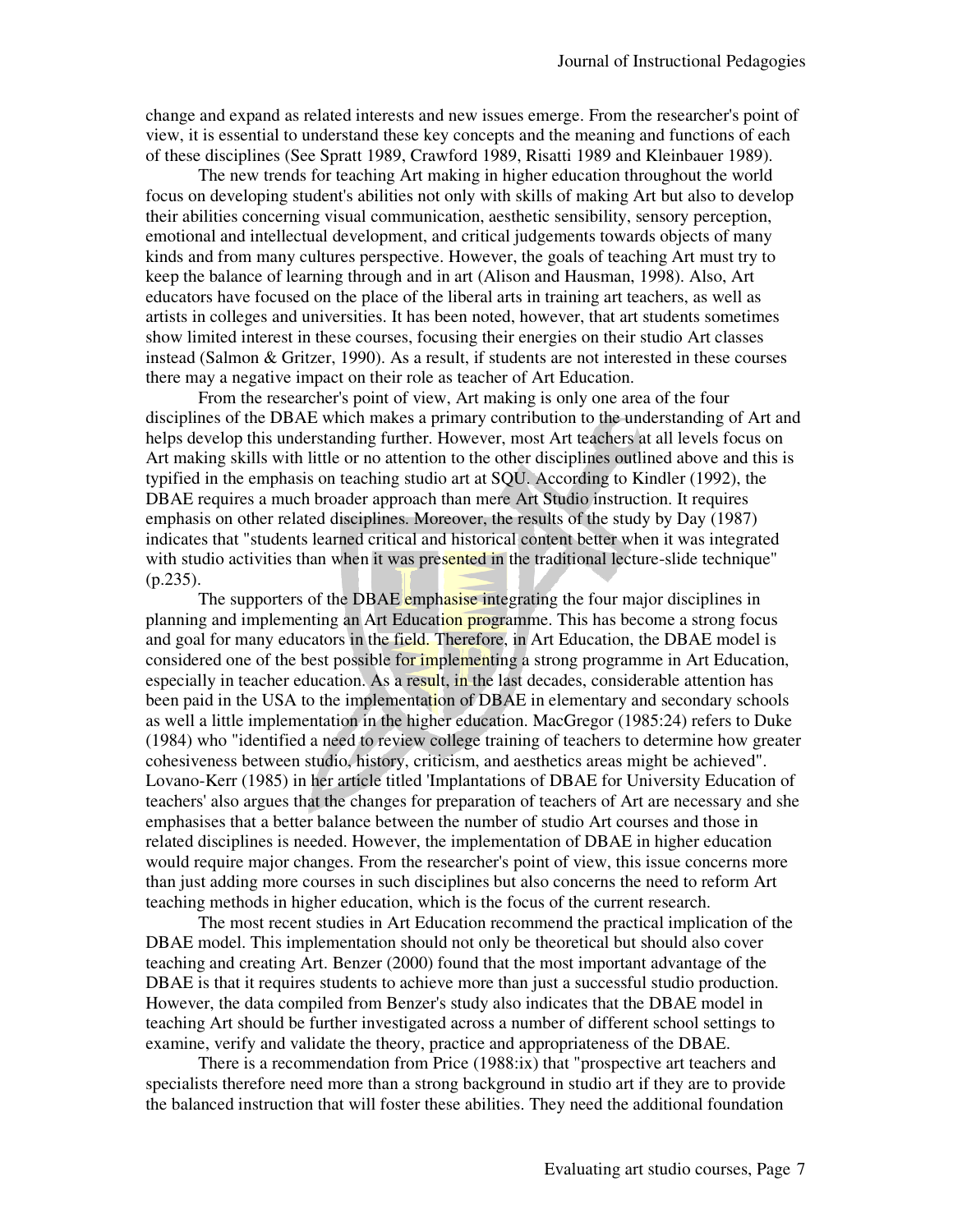coursework in the other three disciplines that contribute to discipline-based art education (DBAE)". Cohen (1988:85) also supports this idea of integrating other disciplines with Art studio teaching. Maitland-Gholson (1986:27) adds "Therefore, teacher preparation must move away from the heavy emphasis on studio art toward a broader teacher preparation curriculum" (p.27). Grauer (1998) also supports this view "that teacher education in art should be more than training in specific skills and knowledge" (p.350). In the literature on Art Education, there is evidence to suggest that teachers often successfully complete required course work but with a lack of understanding of course materials and resources. Good Art teachers, therefore, must understand in considerable depth the subjects they teach. Grauer (1998:350) also, argues that the "Teachers' knowledge about art, for example, did not seem as strong an indictor of willingness to learn about art education as were the teachers' beliefs about what art education entailed". As a result, it is necessary for prospective teachers to have structured-knowledge of Art and about Art-disciplines.

Hutchens (1997) also deals with the issue of effecting change in the university setting. He emphasises that Art educators must recognise a need to change and then identify the necessary programme improvements. He states that "We in higher education must now begin to examine our ways of doing things. And the changes we make to art teacher preparation must be considered within the context of calls for reform" (p.139). According to Hutchens, in order for Art Education to work in the  $21<sup>st</sup>$  century, it must have the cooperation of university administrators and faculty in allied disciplines. He also refers to DBAE theory and the National Board for Professional Teaching Standards (NBPTS 1994) to drive changes in the Art teacher preparation. Moreover, he argues that there is too much emphasis on studio work and less emphasis on other disciplines as he mentions his article.

Goodwin's study (1997) tries to examine Art teacher preparation. He emphasises that students need a special kind of knowing that makes instructional experiences in the arts distinct. Moreover, he argues that well-designed work in the arts can contribute to students' acquisition of basic academic competencies. All students need, as Goodwin (1997) mentions, the following components in order to obtain the necessary skills and knowledge for college preparation: (1) Knowledge of how to produce or perform works of art, (2) Knowledge of how to analyse, interpret, and evaluate works of art; and (3) Knowledge of works of art of other periods and cultures. As a conclusion, to his study, Goodwin (1997) adopts the DBAE theory as a key construct for developing the necessary competencies in teaching art.

Teaching Art in higher education in terms of DBAE is definitely important if Art Education is to develop the student-teachers' abilities and knowledge in the related disciplines as well as the Art studio domain. However, there is an issue regarding the implementation of the DBAE approach in higher Art Education programmes. This issue is related to the "Balance" of these disciplines. The original idea of DBAE is based on making a balance and synthesis among the disciplines in order to teach effectively with this approach. Moreover, Smith (1989) also supports the idea of DBAE as one integrated unit. From the researcher's point of view, the balance among these four discipline does not necessary mean equal time or content, or that it should be taught in terms of percentages, such as 25% for each discipline; it may be impossible to teach all these disciplines of arts in terms of equal time. Delacruz and Dunn (1996:75-76) question the issue of balance in the DBAE approach, they suggest "that "balanced" does not necessarily mean equal time, and that studio production and creativity could be the dominant feature of a DBAE programme as long as content from the other disciplines was given adequate treatment with production activities". Moreover, Eisner (1988) also argues that the degree of boundaries between the four disciplines can be treated as integrated or as single elements. According to Eisner, the structure of a disciple based Art lesson does not necessarily mean to teach all disciplines if there is no link or relationship among them. Therefore, to learn how to structure the disciplines in the DBAE is to learn how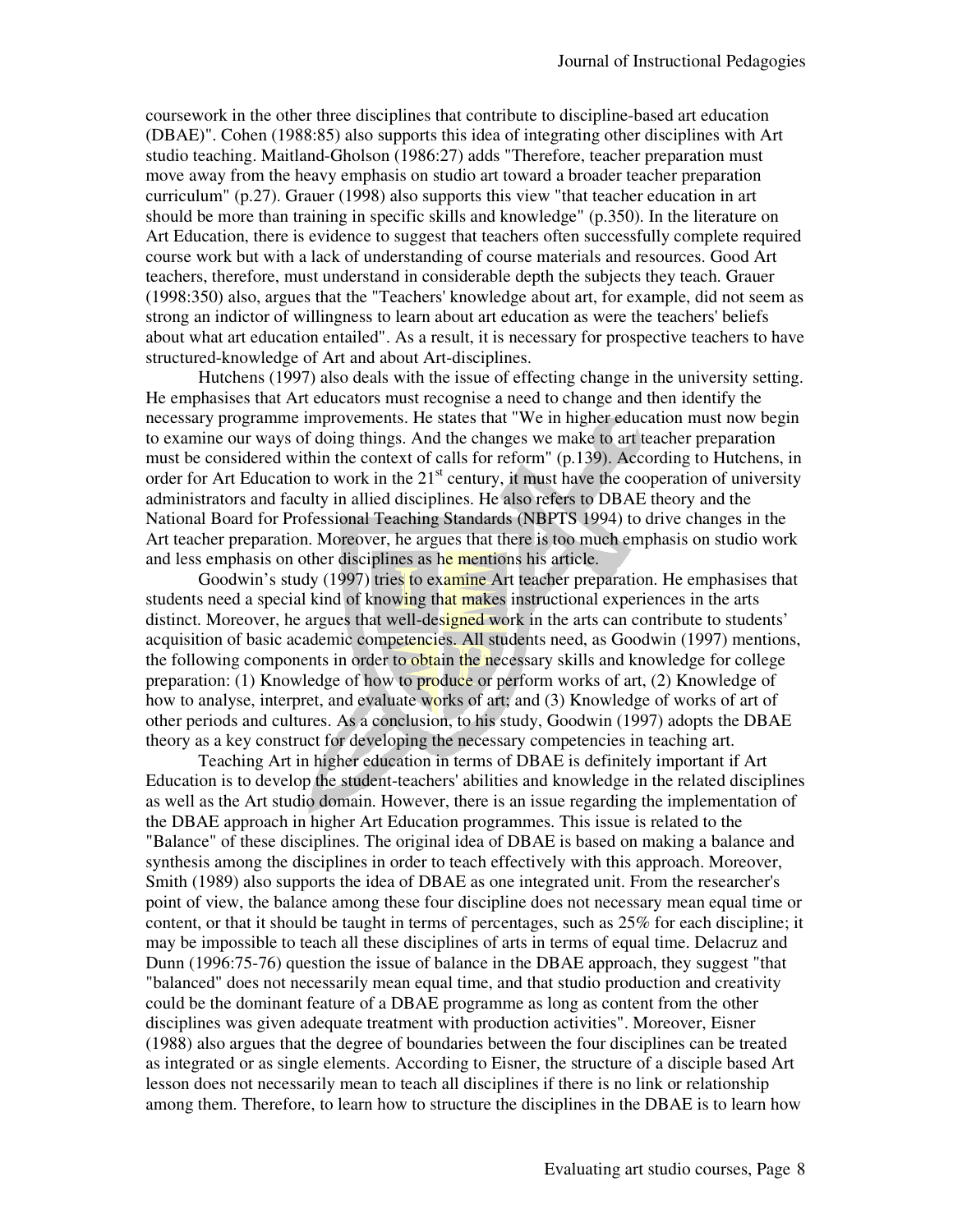these disciplines can be related with each of them having the work of Art as their starting point. These communities can be treated as either "integrated" or "insulated" elements.

From the researcher's point of view, the integrated disciplines in the Art-Studio courses need to be considered in light of the nature of students, the disciplines, and the culture of the society to enhance the process of learning. The integrated understanding and development of these three related concepts create the totality of the desired outcome of the education process in Art. In addition, the Art educators should include a minimum of the four related disciplines in their Art-Studio courses to improve their students' knowledge.

Art educational reform movements in relation to DBAE theory and practice appeared as responses to criticisms and developments of the original theory of DBAE. The reason to develop DBAE, as Greer (1997) argues "was to further the reformation of art education, moving it from a peripheral role in the curriculum to a foundational place in basic education" (p.25). One of the developments was to widen the scope of the approach so beside the four basic disciplines of DBAE, there were other disciplines that Art educators were to give attention to in order to teach Art as well as to prepare teachers of Art. These included Multicultural Art Education, Visual Cultures, New Technology in Art Education and Museum Education. As a result, the second generation of the DBAE theory responded to these new orientations to improve the quality of Art Education and move toward a comprehensive approach or as Dobbs (1998) called it a "Multifaceted Approach".

After checking the most related literature, the data was processed using the SPSS programme and findings were analysed. The findings from the structured-observation Schedule as well as from students' evaluation are presented and analysed in the following section.

#### **Findings of the Art Studio Courses at SQU**

It should be noted that a 6-point Likert-type scale was used to evaluate the observations (scored 6-1, a very great deal-relatively very little/not at all). The results are presented using the mean values obtained for the Art Content. The relative importance the researcher gave to various statements concerning the Art Content (6-point response scale) could therefore be readily gauged. The following 'rule of thumb' was applied to. The mean response values can be classified as follows: (5.00 or higher: a very great deal, 4.00 to 4.99: a lot, 3.00 to 3.99: medium, 2.00 to 2.99: relatively little, and 1.00 to 1.9 relatively very little or not at all)

Tables in this section set the statements out, in ranked order of the mean response values for each evaluation statement with total means of the whole sample  $(N=4)$  or  $(N=8)$ and standard deviation. The total mean score for each section of the observation schedule were calculated for the four Art Studio courses. These are compared in the following series of Tables against the total mean scores for all the courses and the standard deviations (SD). **Art History** 

Table 2 shows the overall evaluation of experiences in Art History for the four Art Studio courses  $(N=4)$  as evaluated by the researcher. As it can be seen, the statement of "Historical information about the techniques only" was judged as being medium with total mean of (3.50) and standard deviation of 1.15. At the same time, the results show that a high mean score regarding this statement was given to "Ceramic I" course with mean of (4.25), which suggests that it included a lot of historical information.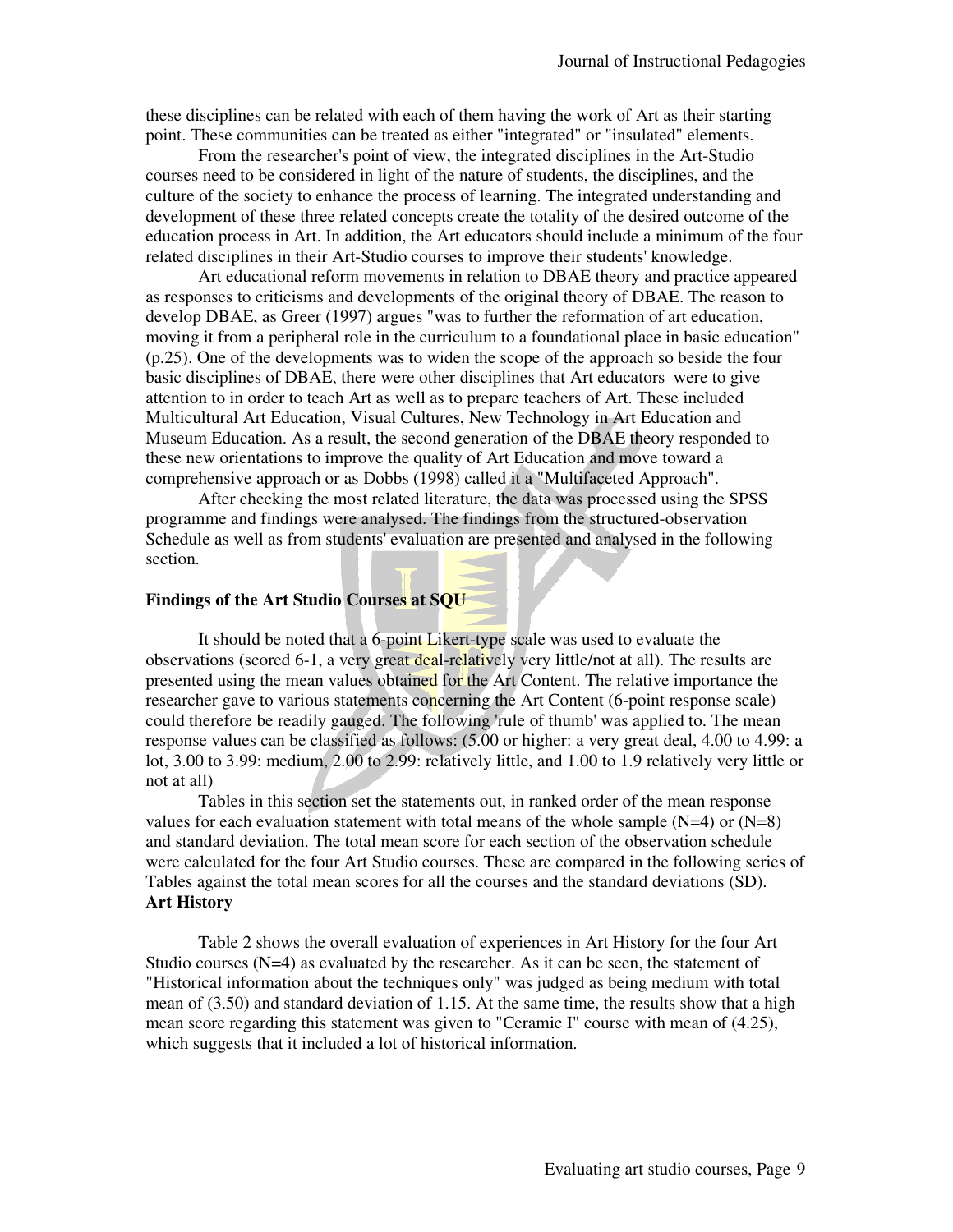|   | <b>ART HISTORY</b>                                     | PAN. | SC.  | 3D   | $Cr$ I | N  | <b>TM</b> | <b>SD</b> |
|---|--------------------------------------------------------|------|------|------|--------|----|-----------|-----------|
|   |                                                        |      |      | D    |        |    |           |           |
|   | Historical information about the<br>techniques only    | 3.75 | 3.75 | 2.25 | 4.25   | 16 | 3.50      | 1.15      |
| 2 | Historical formal analysis of<br>artworks (contextual) | 2.0  | 2.50 | 1.0  | 1.75   | 16 | 1.81      | .83       |
|   | Information about the artists                          | 3.75 | 1.25 | 1.25 | 1.0    | 16 | 1.81      | .38       |
| 4 | Artworks from a wide of<br>sources & cultures          | 3.50 | 1.0  | 1.25 | 1.0    | 16 | 1.69      | 1.25      |

**Table 2:** Mean Scores of Art History in Art Studio courses as evaluated by the researcher

**Pan. II**= Painting II, **Sc**. = Sculpture, **C. I** = Ceramic I, 3D **D** = Principles of 3D Design II, TM= Total mean SD= standard deviation

On the other hand, a lower mean score was given to the course of "Principles of 3D Design II" (mean 2.25- relatively little historical content). Moreover, the following three statements regarding "historical formal analysis of artworks (contextual)", "Information about the artists", and "Artworks form a wide of sources and cultures" were seen to be included relatively very little or not at all in the four Art Studio courses (means of 1.69 to 1.80). However, these statements were favoured more in "Painting II" (two were rated as medium means of 3.50 to 3.75).

Moreover, Table 3 shows the overall results for experiences in Art History for the eight Art Studio courses, as evaluated by the Students. As can be seen, provisions of experiences in "Historical information about the techniques only" were judged by Students as being medium provided with a total mean of  $(3.50)$  and a standard deviation of 1.9. This result is similar to the researcher's evaluation of this experience (Table 2). However, the highest mean was given to "Ceramic I" (mean  $= 4.18$ ), which suggests that the lecturer in this course used a lot of historical-information about the development of ceramic techniques while the lecturers in the other courses provided few experiences regarding this matter.

The second highest mean score was given to the statement regarding "Artworks from a wide of sources & cultures" (total mean = 3.1 and  $SD = 1.7$ ). "Principles of Design I" and "Ceramic I" had the highest means regarding this matter. The total mean score of the statement regarding "Information about the artists" scored 2.7, which indicates that the lecturers in these courses generally used relatively little information about artists. However, "Principles of Design I" had a mean of 4.04, which suggests that the lecturer of this course gave a great deal of historical-information about artists and their works.

|                | <b>ART HISTORY</b>                                     | <b>PAN</b><br>. П | SC.  | <b>DES</b><br>. 1 | C.I  | LD   | 3D<br><b>DES</b> | HA<br>N. | M-<br>M D | <b>TM</b> | <b>SD</b> |
|----------------|--------------------------------------------------------|-------------------|------|-------------------|------|------|------------------|----------|-----------|-----------|-----------|
|                | Historical information<br>about the techniques only    | 2.72              | 2.22 | 2.65              | 4.18 | 2.39 | 2.45             | 2.88     | 2.97      | 3.5       | 1.9       |
| $\mathfrak{D}$ | Artworks from a wide of<br>sources & cultures          | 3.58              | 1.65 | 4.17              | 4.72 | 2.80 | 2.46             | 3.14     | 2.34      | 3.1       | 1.7       |
| 3              | Information about the<br>artists                       | 2.96              | 2.26 | 4.04              | 3.48 | 2.93 | 2.15             | 1.66     | 2.55      | 2.7       | 1.6       |
| 4              | Historical formal analysis<br>of artworks (contextual) | 2.77              | 1.74 | 2.92              | 3.80 | 2.26 | 2.15             | 2.22     | 2.27      | 2.5       | 1.5       |

**Table 3:** Mean Scores of Art History in Art Studio courses as evaluated by Students

**Pan. II**= Painting II, **Sc**. = Sculpture, **Des. I** = Principles of Design I, **C. I** = Ceramic I, **LD**= Life Drawing, **3D Design** = Principles of 3D Design II, **Han**. = Handcrafts, **M-MD** = Multi-Media Design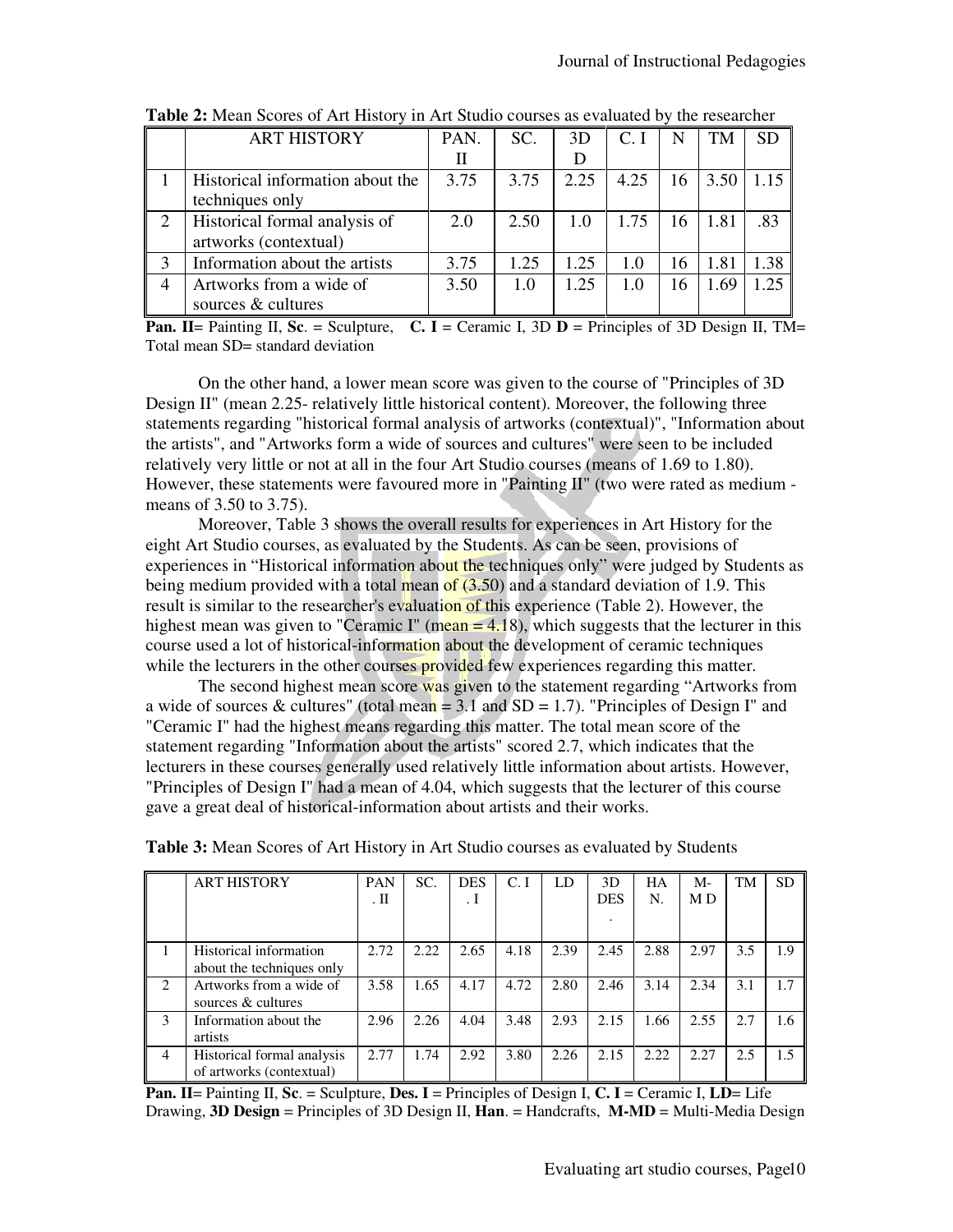# **Art Criticism**

As it can be seen from Table 4, the highest total mean on the four courses, regarding Art Criticism experiences, was given to the statement "Oral or written questions to be asked" (total mean score - 3.31, and a standard deviation - 0.79 as – medium). The following two statements (6&7) were judged as being relatively little provided means 2.50 and 2.75). The statement "Practising the stages of Art Criticism" was judged as very little or not at all provided (mean 1.44) and standard deviation 0.89) on all whole Art Studio courses. Also, "Panting II" had better mean scores on "Comparing & contrasting of artworks" and "Careful observation of art works made by students or mature artists" (mean 4.25 and 4.50 particularly a lot). On the other hand, lower mean scores were given to the two statements (7&8) regarding experiences in Art Criticism in "Sculpture" and "Principles of 3D Design II" (very little or not at all - means of 1.0 to 1.50)

|                                  | <b>ART CRITICISM</b>         | PAN. | SC.  | 3D <sub>D</sub> | C <sub>1</sub> | N  | <b>TM</b> | SD   |
|----------------------------------|------------------------------|------|------|-----------------|----------------|----|-----------|------|
|                                  |                              | П    |      |                 |                |    |           |      |
| 5                                | Oral or written questions to | 3.50 | 3.0  | 3.0             | 3.75           | 16 | 3.31      | .79  |
|                                  | be asked                     |      |      |                 |                |    |           |      |
| $6\overline{6}$                  | Comparing $&$ contrasting of | 4.25 | 2.0  | 2.25            | 2.50           | 16 | 2.75      | 1.48 |
|                                  | artworks                     |      |      |                 |                |    |           |      |
| $\overline{7}$                   | Careful observation of art   | 4.50 | 1.25 | 1.50            | 2.75           | 16 | 2.50      | 1.41 |
|                                  | works made by students or    |      |      |                 |                |    |           |      |
|                                  | mature artists               |      |      |                 |                |    |           |      |
| $\begin{array}{c} 8 \end{array}$ | Practising the stages of art | 2.75 | 1.0  | 1.0             | 1.0            | 16 | 1.44      | .89  |
|                                  | criticism                    |      |      |                 |                |    |           |      |

**Table 4:** Mean Scores of Art Criticism in Art Studio courses as evaluated by the researcher

On the other hand, as it can be seen from Table 5, the highest total mean score in the eight Art courses regarding Art Criticism experiences was given to the statement concerning "Careful observation of art works made by students or mature artists", "Comparing  $\&$ contrasting of artworks" and "Practising the stages of art criticism" (total mean of 3.5 and standard deviation of 1.8. for each statement). Experiences of this nature were judged by students as being provided a lot. Overall, "Ceramic I" appears to be including a very great deal of experiences in these areas with mean scores between (5.02 to 5.35), followed by "Principle of Design I" and "Life Drawing" as evaluated by students.

|   | <b>ART CRITICISM</b>   | <b>PAN</b>   | SC.  | DE.  | $C-I$ | LD   | 3D   | HAN. | $M-M$ | <b>TM</b> | <b>SD</b> |
|---|------------------------|--------------|------|------|-------|------|------|------|-------|-----------|-----------|
|   |                        |              |      |      |       |      | DES. |      | D     |           |           |
|   |                        | $\mathbf{I}$ |      |      |       |      |      |      |       |           |           |
| 5 | Careful observation of | 3.50         | 1.96 | 4.22 | 5.35  | 3.65 | 3.02 | 3.80 | 2.0   | 3.5       | 1.8       |
|   | art works made by      |              |      |      |       |      |      |      |       |           |           |
|   | students or mature     |              |      |      |       |      |      |      |       |           |           |
|   | artists                |              |      |      |       |      |      |      |       |           |           |
| 6 | Comparing &            | 3.58         | 2.0  | 3.96 | 5.20  | 4.37 | 2.59 | 3.18 | 2.50  | 3.5       | 1.8       |
|   | contrasting of         |              |      |      |       |      |      |      |       |           |           |
|   | artworks               |              |      |      |       |      |      |      |       |           |           |
|   | Practising the stages  | 3.23         | 2.0  | 3.87 | 5.02  | 3.98 | 2.51 | 3.29 | 3.11  | 3.5       | 1.8       |
|   | of art criticism       |              |      |      |       |      |      |      |       |           |           |
| 9 | Oral or written        | 3.0          | 3.04 | 3.63 | 5.28  | 2.50 | 2.90 | 3.08 | 3.79  | 3.4       | 1.8       |
|   | questions to be asked  |              |      |      |       |      |      |      |       |           |           |

**Table 5:** Mean Scores of Art Criticism in Art Studio courses as evaluated by Students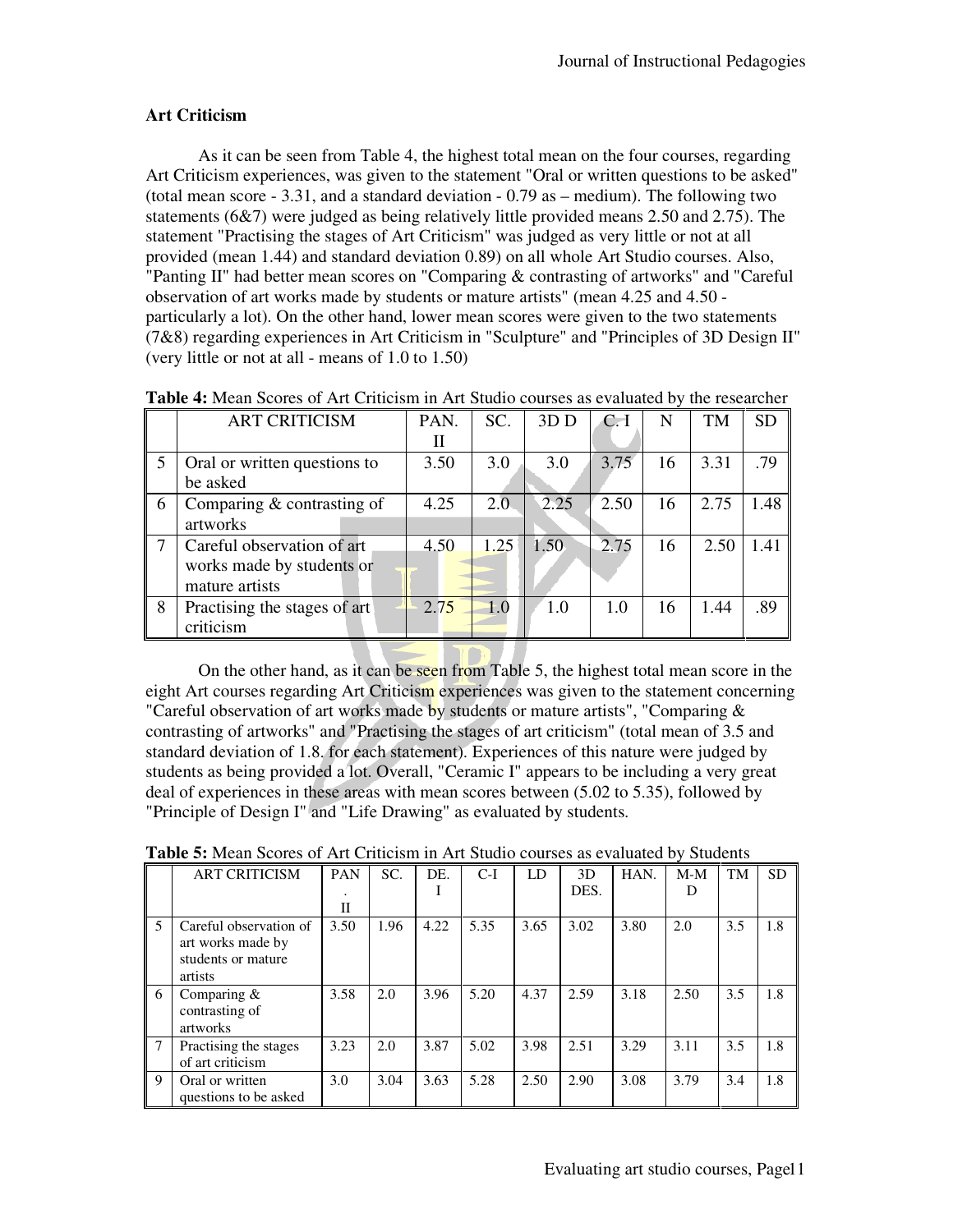Table 5 shows that there were differences between the results of the researcher's observations (Table 4) and the Student evaluations regarding experiences in Art Criticism in courses such as "Painting II", "Sculpture", "Principles of 3D Design II" and "Ceramic I". The differences can be seen both in means and the rank order of the statements. The students give higher mean scores compared with the researcher's means and this suggests that students judged these experiences as being provided a lot whereas the researcher saw them as being provided 'relatively little', 'very little' or' not at all'. Also, in terms of the rank order, the statement "Oral or written questions to be asked" ranked top according to the researcher's observation whereas this statement was ranked lower by the students in all eight courses , however, it should be noted that the mean score for this statement is still high, as evaluated by the students and the researcher. Also, it should be noted that the lowest mean scores regarding the experiences in this area were recorded in "Sculpture" and "Principles of 3D Design II", which is similar to the evaluation of the researcher in his observation (See Table 4).

#### **Aesthetics**

Table 6 shows the result of the four Art studio courses regarding Aesthetic experiences. All courses were good at providing experiences that helped students to distinguish Art from other kinds of phenomena. This statement was highly endorsed in all courses with total mean of 4.44 and standard deviation of 0.96. The highest mean score among the four courses regarding this statement was in "Painting II" with a mean of 5.25 (a very great deal). Experiences leading to reflection on "Aesthetic questions about the nature, meaning & value of art" were seen as being included relatively little (mean - 2.56 and standard deviation - 1.36). The remaining statement regarding "Aesthetics Theories" was seen as very little or not at all (mean of 1.62 with standard deviation of 1.09). Regarding the experiences in Aesthetics, the overall highest mean was for "Painting II" and then "Ceramic I" with the lower means given to "Sculpture" and "Principles of 3D Design II" (as shown in Table 6 below).

|    | <b>AESTHETICS</b>             | PAN. | SC.  | 3D <sub>D</sub> | C. I |    | TM   | <b>SD</b> |
|----|-------------------------------|------|------|-----------------|------|----|------|-----------|
|    |                               | Н    |      |                 |      |    |      |           |
| 9  | Distinguishing art from other | 5.25 | 4.25 | 3.50            | 4.75 | 16 | 4.44 | .96       |
|    | kinds of phenomena            |      |      |                 |      |    |      |           |
| 10 | Aesthetic questions about the | 3.75 | 1.50 | 1.75            | 3.25 | 16 | 2.56 | 1 36      |
|    | nature, meaning $&$ value of  |      |      |                 |      |    |      |           |
|    | art                           |      |      |                 |      |    |      |           |
|    | <b>Aesthetics Theories</b>    |      | -25  |                 | ົາ<  |    |      |           |

In the same line, Table 7, shows that the students evaluated experiences in Aesthetics in the eight Art Studio courses in similar way to the researcher and the rank order for the statements is also similar to the researcher's findings (see Table 6). However, the mean scores for each statement were different in the two sets of evaluations. For example, the total mean score for the statement regarding "Distinguishing art from other kinds of phenomena" was evaluated by the students as 3.92 and by the researcher as 4.44. Overall, three statements were judged by Students as higher than 3.1 whereas, in the researcher's evaluation, the two statements from the bottom of Table 6, mean scores of 2.56 and 1.62. This suggests that the researcher saw these statements as being 'a little', 'very little' or 'not at all' provided while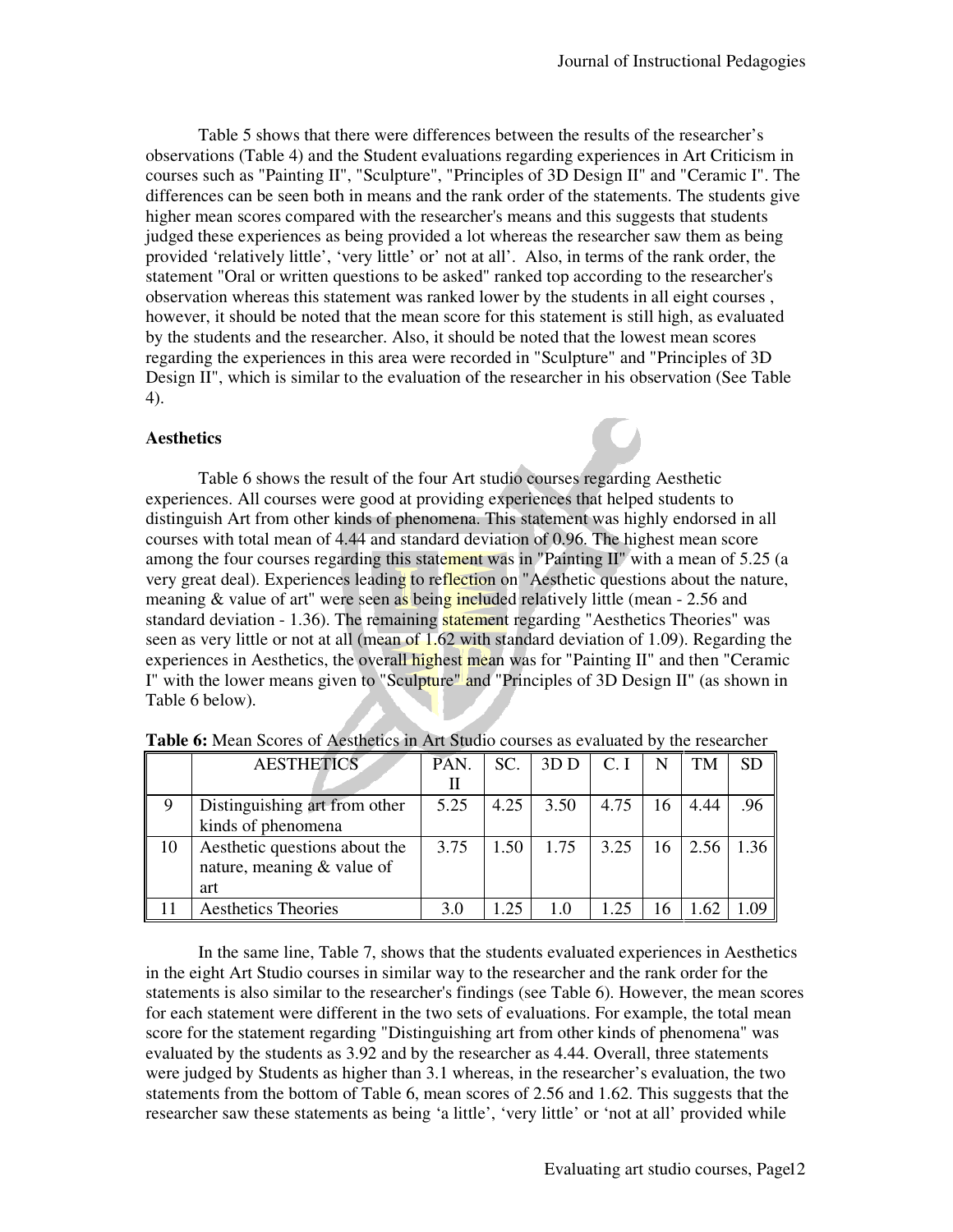the students saw them as being 'medium' provided in these Art courses. "Ceramic I" also appeared to be a good course regarding experiences in Aesthetics compared with other courses. This was followed by "Life Drawing" and "Painting II". The lowest mean scores regarding the Aesthetic experiences were given to "Sculpture" and "Principles of 3D Design II", which is a similar to the evaluation of the researcher in his observation.

|    | <b>AESTHETICS</b>                                                  | PAN.<br>Н | SC.  | DE.I | C. I | LD   | 3D<br>DES. | HAN. | $M-M$<br>D | M   | <b>SD</b> |
|----|--------------------------------------------------------------------|-----------|------|------|------|------|------------|------|------------|-----|-----------|
| 9  | Distinguishing art<br>from other kinds of<br>phenomena             | 3.42      | 2.78 | 3.46 | 4.80 | 4.33 | 3.46       | 3.56 | 3.92       | 3.8 | 1.6       |
| 10 | Aesthetic questions<br>about the nature.<br>meaning & value of art | 3.42      | 2.22 | 3.38 | 4.59 | 3.31 | 2.72       | 2.60 | 3.05       | 3.2 | 1.7       |
| 11 | <b>Aesthetics Theories</b>                                         | 3.12      | 2.0  | 2.92 | 4.61 | 3.48 | 2.76       | 2.66 | 2.61       | 3.1 |           |

**Table 7:** Mean Scores of Aesthetics in Art Studio courses as evaluated by Students

# **Art Production**

Examination of the results of the statements regarding Art Production experiences in the Art Studio courses (See Table 8) show that "Information about how works of art have been created" had the highest mean score of the four Art Studio courses (mean of 4.56, followed by the statement regarding "Information about the characteristics of the discipline" (mean of 4.44 and standard deviation of  $1.21$ ). With reference to "Learning about visual problem solving", the total mean score was  $(3.44)$ , which suggests that the provision of experiences in this area was judged as being medium. On the other hand, the provision of experiences concerned with "Learning about artists and their ways of working" was judged as being of relatively very little or not at all provided. As can be seen from the (Table 8), most statements regarding the provision of 'Art Production' experiences in "Painting II" were highly endorsed (a very great deal - means scores of 5. to 5.25) except the statement which focuses on "Learning about artists and their ways of working", which was judged as relatively little with a mean score of 2.50. On the other hand, this last statement was evaluated as being of relatively very little or not at all provided (mean - 1.0) in the courses of "Sculpture", "Principles of 3D Design II" and "Ceramic I". In general, the total average mean score of the top three statements in (Table 9) was (4.15) which suggests that the experiences in Art Production were seen as well provided compared with the other areas of Art History, Art Criticism, and Aesthetics.

|                | <b>ART PRODUCTION</b>                                   | PAN. II | SC.  | 3D <sub>D</sub> | <b>C.I</b> | N  | TM   | <b>SD</b> |
|----------------|---------------------------------------------------------|---------|------|-----------------|------------|----|------|-----------|
| 12             | Information about how works of art have<br>been created | 5.25    | 4.75 | 3.0             | 5.25       | 16 | 4.56 | 1.41      |
| $\parallel$ 13 | Information about the characteristics of<br>discipline  | 5.25    | 4.50 | 2.75            | 5.25       | 16 | 4.44 | 1.21      |
| 14             | Learning about visual problem solving                   | 5.00    | 2.75 | 2.50            | 3.50       | 16 | 3.44 | 1.31      |
| 15             | Learning about artists and their ways of<br>working     | 2.50    | 1.0  | 1.0             | 1.0        | 16 | 1.38 | .81       |

**Table 8:** Mean Scores of Art Production in Art Studio courses as evaluated by the researcher

On the other hand, the results of the students' evaluation for experiences in Art Production can be seen in (Table 9). This Table shows that experiences in regarding "Information about how works of art have been created" were evaluated as being provided 'a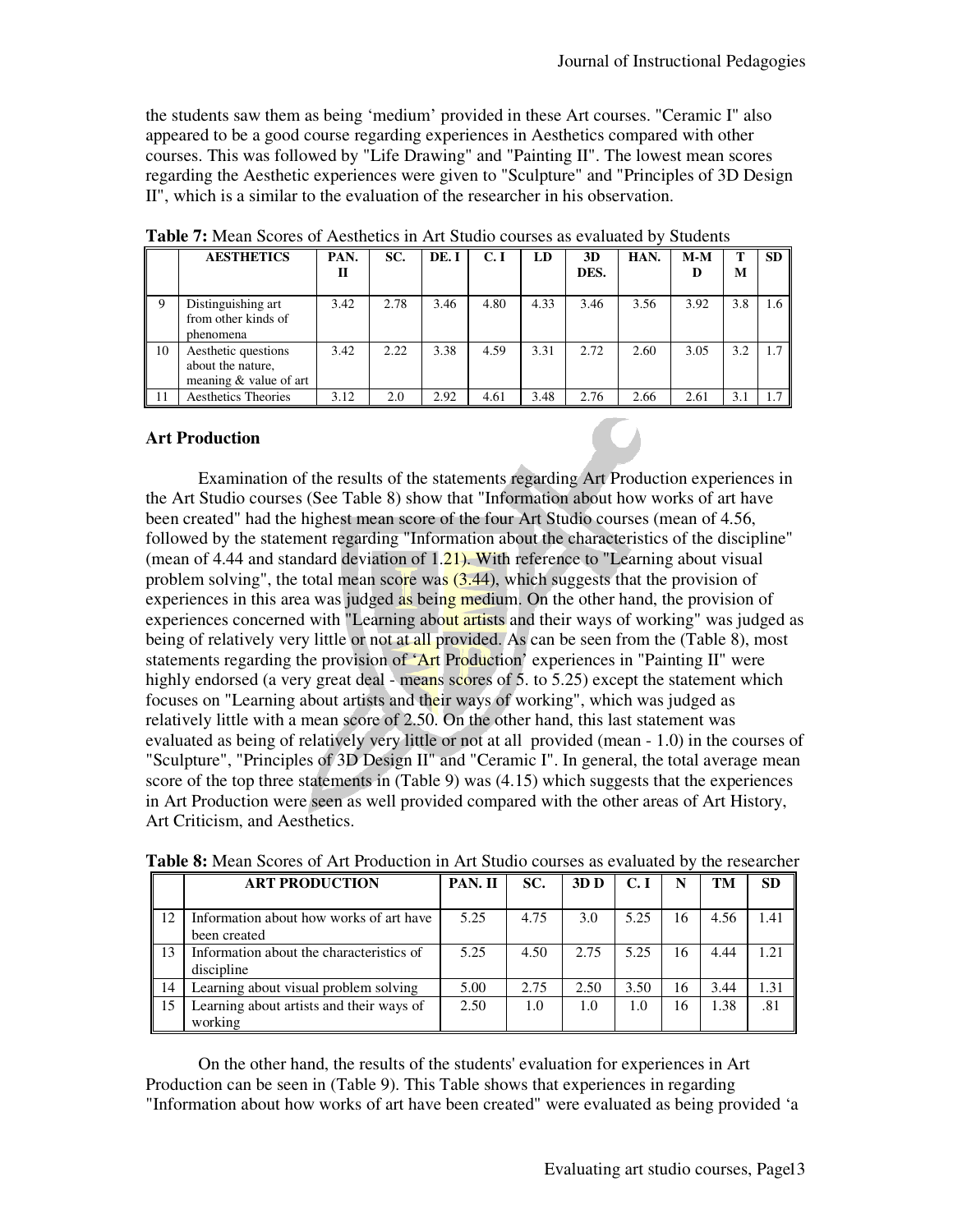lot' by the students (mean of 4.2) and was rated as the top statement regarding experiences in this area. This evaluation was also supported by the researcher, as this statement had the highest mean in his observation (see Table 8).

|    | ART<br><b>PRODUCTION</b> | PAN.<br>П | SC.  | DE. I | C.I | LD   | 3D<br>DES. | HAN. | $M-M$<br>D | TM  | SD  |
|----|--------------------------|-----------|------|-------|-----|------|------------|------|------------|-----|-----|
| 12 | Information about        | 4.00      | 2.87 | 4.25  | 5.5 | 4.18 | 3.80       | 4.12 | 4.29       | 4.2 | 1.6 |
|    | how works of art         |           |      |       | 4   |      |            |      |            |     |     |
|    | have been created        |           |      |       |     |      |            |      |            |     |     |
| 13 | Learning about           | 3.92      | 2.41 | 3.79  | 5.1 | 4.62 | 3.41       | 3.57 | 3.66       | 3.9 | 1.6 |
|    | visual problem           |           |      |       | 6   |      |            |      |            |     |     |
|    | solving                  |           |      |       |     |      |            |      |            |     |     |
| 14 | Information about        | 3.64      | 2.78 | 3.54  | 4.8 | 3.73 | 3.51       | 3.73 | 3.76       | 3.8 | 1.6 |
|    | the characteristics of   |           |      |       | 9   |      |            |      |            |     |     |
|    | discipline               |           |      |       |     |      |            |      |            |     |     |
| 15 | Learning about           | 3.04      | 2.13 | 3.50  | 4.2 | 3.04 | 2.51       | 2.04 | 2.63       | 2.9 | 1.7 |
|    | artists and their        |           |      |       | 2   |      |            |      |            |     |     |
|    | ways of working          |           |      |       |     |      |            |      |            |     |     |
|    |                          |           |      |       |     |      |            |      |            |     |     |

**Table 9:** Mean Scores of Art Production in Art Studio courses as evaluated by Students

The evaluation of the Art Studio courses by the students and the researcher also show a similar result to some degree regarding "Learning about artists and their ways of working" as this experience was judged by Students as being provided 'a little' (mean of 2.63) and by the researcher as 'a very little' or 'not at all' (mean of 1.38) and this appears at the bottom of both Tables (8  $\&$  9). The result also shows that the lecturer of "Ceramic I" provided 'a very great deal' or 'a lot' of experiences regarding Art Production. Furthermore, most statements in this course were evaluated with high mean scores (4.22-5.54) compared with the other Art courses. This was followed by "Life Drawing", "Principles of Design I" and then the course on "Painting II". On the other hand, the students' evaluation of "Sculpture" had the lowest mean score regarding experiences in Art Production (means between 2.13 to 2.87) and this was similar to the researcher's evaluation of this course.

# **THE DISCUSSION OF RESULTS**

It is important to discuss the results of this study in the context of the literature review and the research question (To what extent do the Art Studio courses at SQU provide experiences in Art History, Art Criticism, Aesthetics, and Art Production?), and their implication for evaluating Art Studio courses at SQU in the light of the DBAE theory. The research question provides the structure in this part with reference to the findings of structured-observation by the researcher and students' evaluations, which were presented in previous section. Moreover, this part could be read in conjunction with the results of the research and students' findings, as presented in pervious, to get a more comprehensive view about the art contents of the four disciplines used by the art lecturers at SQU.

As identified in this study, the Art content is the subject matter or information about which students learn and think and it is not limited to the Art-Studio practice. There are four major disciplines, which contribute to the Art content of the art courses, these are: Art History, Art Criticism, Aesthetics and Art Production. It was suggested the content focus of each Art discipline and different learning processes employed by the Art lecturers could be used to characterise the each Art-Studio courses at SQU.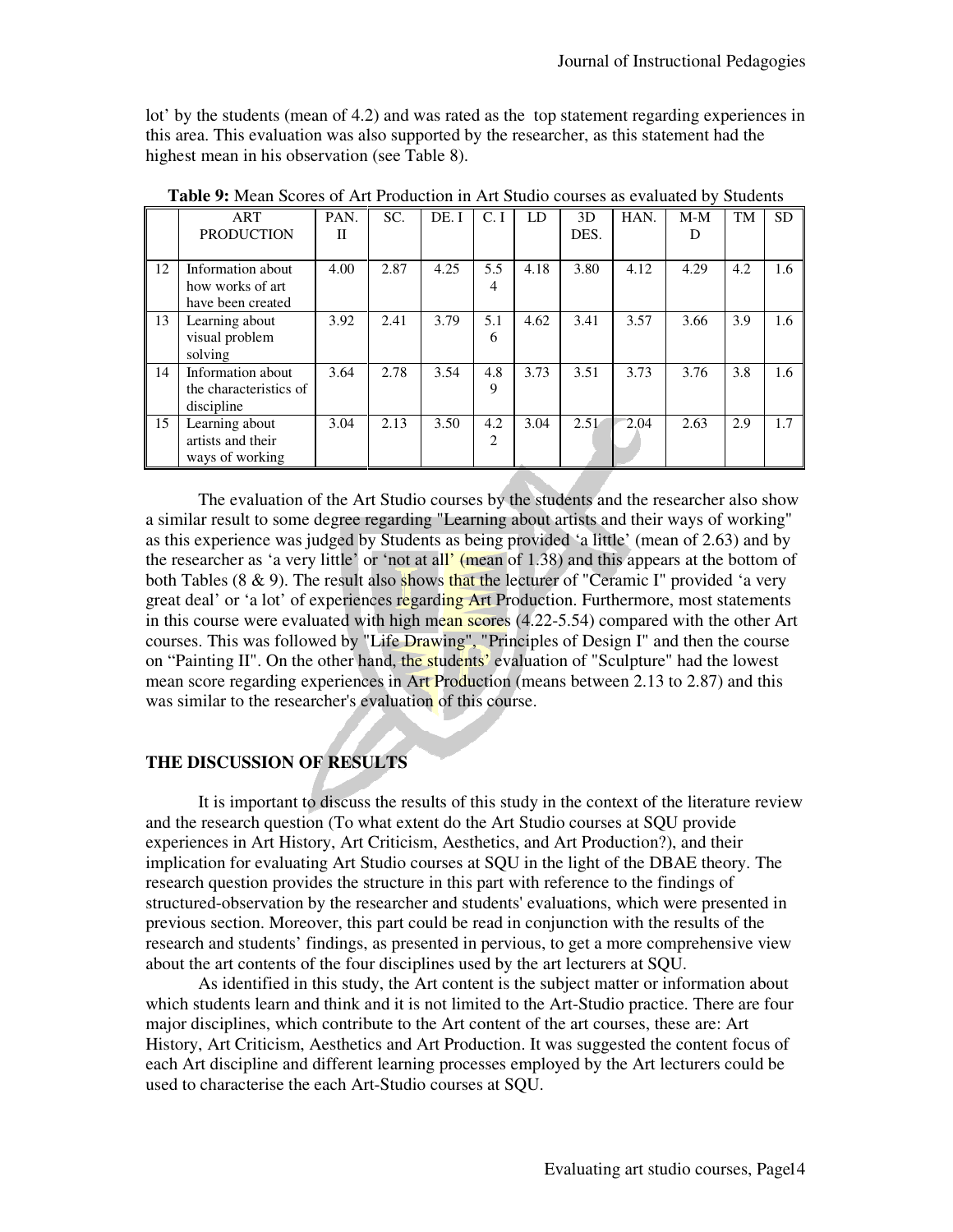According to the literature review in this research, the content of Art covered in the Art Education programme is not limited to studio practice to prepare the student adequately to teach Art in the  $21<sup>st</sup>$  century. However, students should have a programme, which allows them to develop a deep knowledge of Art History so they can understand the importance of different works of Art and the context in which the Art was created in addition to knowledge from related-fields such as Art Criticism, Aesthetics, Multicultural studies and New technology.

Since the present and past literature recommends that a strong Art Education programme should teach student-teachers to respond to Art using various methods of Art Criticism, allowing them to discover meaning in Artworks while developing the skills necessary to teach future students how to find meaning for themselves, however, the researcher's observation results and students' evaluation of the Art Studio courses show that the lecturers at SQU did not focus highly on the Art Content, which is derived from the disciplines. On the contrary, the main focus was on the discipline of Art Production, suggesting an Art-Studio orientation. The findings of Mims and Lankford (1995) study support the results of the evaluation of Art studio courses at SQU. They confirm that Art teachers spend an average of approximately 65% of the total teaching time in Art Production, 16% on Art History, 10% on Art Criticism and 9% on Aesthetics. Moreover, the teachers in their study regarded these four disciplines as either "important" or "very important", suggesting these disciplines should be included in a quality Art programme. Also, Kindler (1992) points out that Art-making has been a common practice for several millennia and this orientation has been reflected in teacher training programmes. However, the studies of MacGregor (1985), Lovano-Kerr (1985), Day (1987), Price (1988), Eisner (1988, 2000, 2002), Feldman (1988), Spratt (1989), Kleinbauer (1989), Crawford (1989), Risatti (1989), Erickson and Katter (1996) Greer (1997), Day (1997), Benzer (2000), Day (2000) and Galbraith (2001), emphasise that students learn better when the Art content is combined with Art-Studio practice rather than when it was presented in the traditional lecture-slide technique or by focusing only on Art Production.

Although the major focus of the lecturers in the all Art Studio courses was on the Art Making (Art Production), the standard in this discipline was not evaluated very highly by the students (overall mean score of 3.63) or the researcher (mean score lower than 3.5). Also, some Art courses failed to reach the test value of  $(>3.5)$  in the discipline of Art Production, such as the courses of "Sculpture", "Principles of 3D Design II", "Handcrafts" and "Multi-Media Design". Moreover, the results suggest that students in all the Art Studio courses were given fewer experiences in the discipline of Art history compared to the other three disciplines considered and that, in general, little experience was provided regarding Art criticism and Aesthetics.

In addition, some conflicts were seen between the results of the researcher's observations and the students' evaluations of Art Studio courses. For example, the provision of experiences in Art Criticism, Aesthetics and Art Production in the course of "Painting II" was evaluated highly by the researcher whereas only the discipline of Art production was evaluated highly by students. However, the students evaluated the provision of experiences in all four disciplines in the course of "Ceramics I" highly compared with the researcher who evaluated the provision of experiences in the four disciplines with mean scores lower than the total mean of Art Production, which is in opposition to the students' evaluation.

From the researcher's point of view, the reason for such a conflict may be due to different factors and various interpretations. However, the most important factor may be that the researcher observed only one group of three possible groups in "Painting II" and "Ceramic I". The second factor is that the course of "Painting II" was taught by three different lecturers, which may have affected the result of both evaluations. The third factor concerns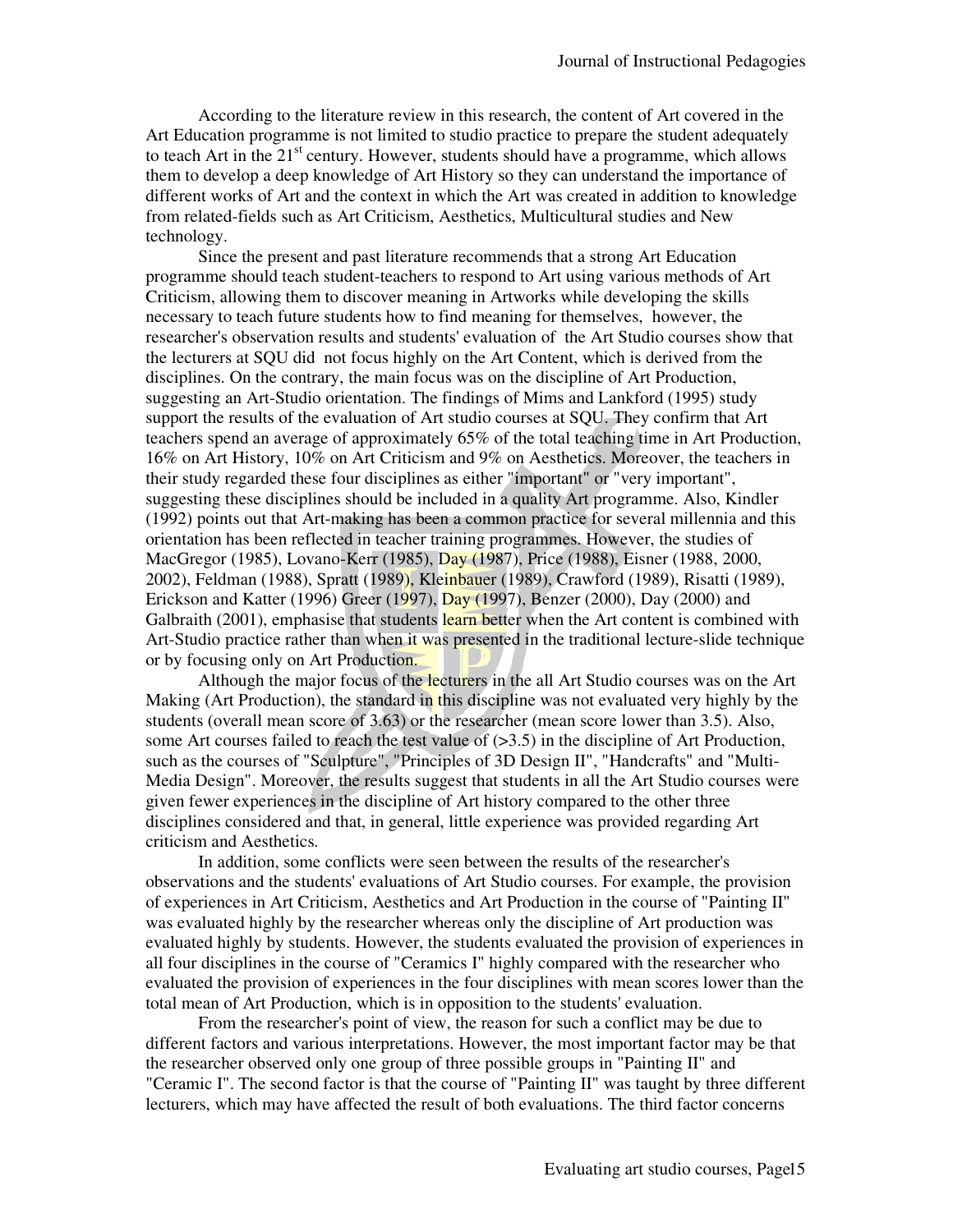the experiences of the students in the course of "Ceramic I" who were in the first term of their study at SQU. As a consequence, they may have evaluated this course too highly in terms of the experiences provided in the four disciplines (total mean score from 4.0 to 5.20 for each disciplines), due to their low level of experience as students of Art at SQU. The fourth factor which may have affected the researcher's evaluations (high means for Art Criticism, Aesthetics and Art Production in the course of "Painting II" for example) concerns the nature of observation itself, as the lecturers might have changed their behaviour as a result of a researcher being present during their classes. However, there was agreement between the researcher's observation and the students' evaluation of the courses of "Sculpture" and "Principles of 3D Design II". These courses were evaluated as having relatively low mean scores in all four disciplines by both the students and the researcher, as well as having less variety of teaching methods.

This suggests that the Art content for the Art studio courses at SQU was more or less based on Art making rather than focusing on the cognitive learning involved in the four disciplines. A review of the latest literature on Art Education suggests more attention should be focused on cognitive learning in these four disciplines and points to the role of visual cultures in Art and Design Education (See Cole 1988, Wilson and Rubin 1997, May 1997, Dobbs 1998, Allison and Hausman, 1998, NAEA 1999a, 1999b and Eisner 2000 and 2002).

However, there are other factors involved, such as the knowledge of teachers (Art Educators). The NAEA (1999a) discuss the standards for Art Education faculty and emphasise that educators who have responsibility for preparing Art teachers should "hold advanced degree, have extensive knowledge and practice in art and design education" (p.6). Therefore, the knowledge and experiences of those who teach the Art Education at SQU is a significant factor in the process of preparing teachers of Art. As Green and Mitchell (1998) argue

> Knowledge of art and the teacher's ability to devise inventive tasks for children is crucial. The student contribution to partnership will depend on their knowledge and the opportunity to implement what they have learned from the university courses (p.249).

As a conclusion, there are several factors affecting the outcomes of the teaching process at the creativity level in teaching Art as indicated by Dineen and Collins (2005). These are: the environment and atmosphere, teaching styles, methods and strategies, project types and outcomes, the use of rewards, assessment and evaluation, learner motivation and learning styles, personality traits of the learner and their prior knowledge and skills. From the researcher's point of view, these factors are significant for evaluating the Art-Studio courses at SQU from different points of view, however, the current research only considered art contents in terms of the disciplines of DBAE.

# **CONCLUSION**

The primary objective behind this research was to evaluate the Art-Studio courses at SQU in the light of the Discipline Based Art Education theory. The research methods used in this study have provided enough evidence to examine the Art studio courses in terms of art content, and give a general indication of the current needs for improving the quality of art teacher graduates from this program. As a result of this research, it appeared that there is a need to re-think the current practices of teaching art at SQU and a need to try to find new mechanisms for implementing best practices effectively.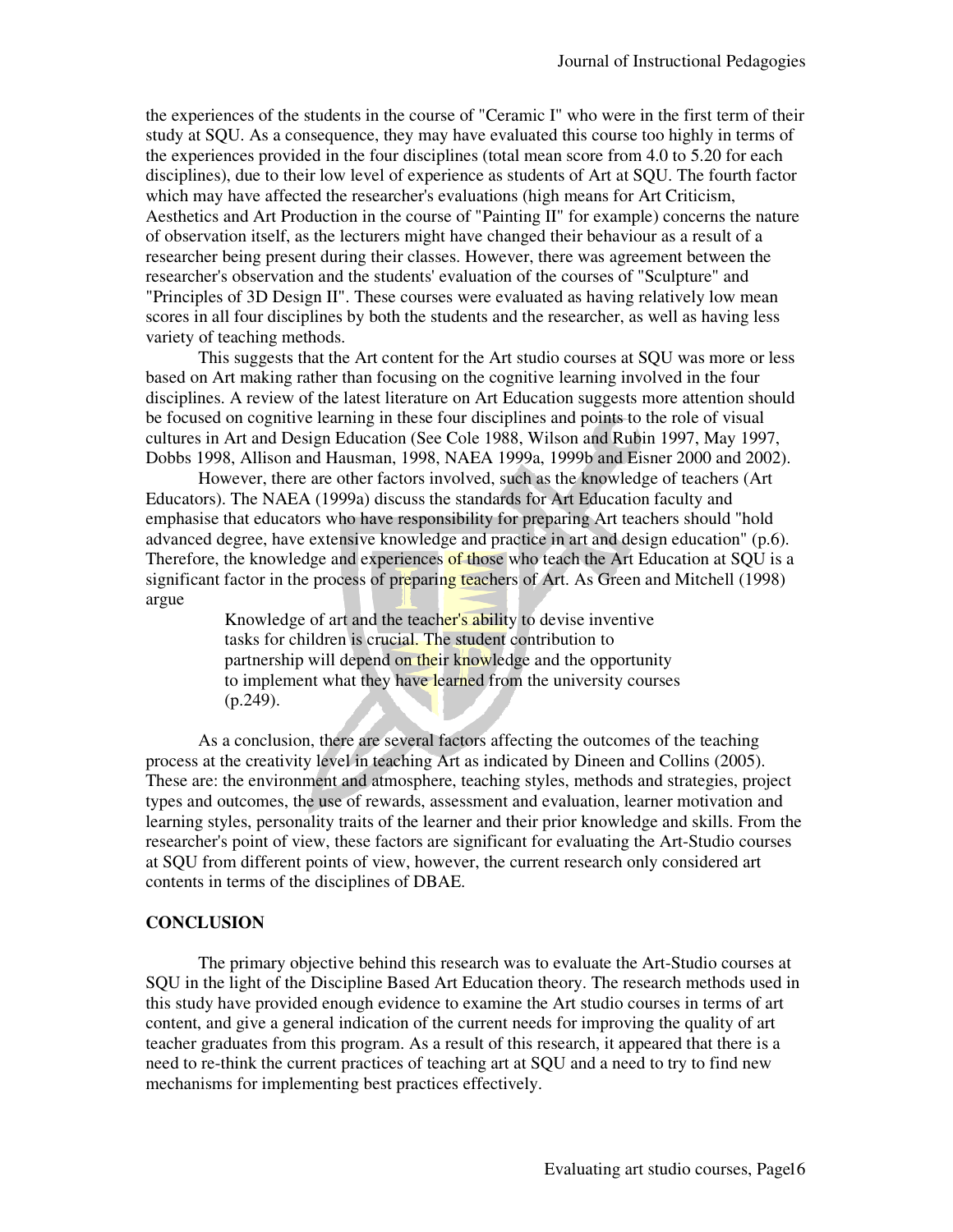The Department should adopt a clear philosophy of teaching and learning in and through Art. The researcher recommends that the Art content for the Art-based courses should be derived from Art History, Art Criticism, Aesthetics, Art production and Relatedfields. These disciplines should be integrated across the programme as far as possible while Art studio work should remain at the heart of the undergraduate Art Education programme at SQU. This philosophy should be generalised to all Art-courses to ensure at least the minimum, necessary experience in each of the four disciplines for each Art-based course at SQU. The focus should be on Art Production in each studio course and the other disciplines should be regarded as vehicles to enable all the Art based activities in each course since these courses are derived from and support the Art-studio based courses.

Finally, criticising the current research is not meant to minimise the outcomes of the evaluation process of the Art studio courses at SQU but rather to provide a context for increasing the validity and reliability of the results in this study. Although the validity of the observation schedule for the Art-studio courses was derived and enhanced from an extensive review of literature in the Art Education, reliability was an issue in final fieldwork. As recommended in the literature on the research based observation, the researcher used a second observer (co-researcher) to improve the reliability for the pilot structured-observation schedule and the result was satisfactory. However, in the final fieldwork the researcher observed the courses by himself, which may limit the reliability of this instrument due to the unavailability of suitably experienced Art educators to assist with the observation. Nevertheless, within these limitations, the results of the researcher's observation did support the findings of the other research instrument; reliability was improved by adding the students' evaluation for the Art-studio courses at SQU. Moreover, it would have been better to interview same art lecturers at the Art Education department to gather more data and draw a more comprehensive picture about teaching art studio courses at SQU but their time was limited.

#### **References**

- Allison, B. & Hausman, J. (1998). The limits of Theory in Art Education. *Journal of Art & Design Education*, 17 (2), pp.121-127.
- Armstrong, C. (1994) *Designing Assessment in Art*. Reston: National Art Education Association.
- Benzer, F. (2000) Three Art: Teachers' Understanding and Implementation of Discipline-Based Art Education. *Unpublished EdD dissertation*. Arizona State University.
- Champlin, K. (1997) Effects of School Culture on Art Teaching Practices: Implications for Teacher Preparation. In Day, M (ed) *Preparing Teachers of Art*. Reston, Virginia: The National Art Education Association (NAEA), pp.117-137
- Cole, N. S. (1988) Assuring the Quality of Future Teachers. *Visual Arts Research*, 14 (1), pp.1-10.
- Clark, G. (1997) Critics, and the Evaluation of Discipline-based Art Education. Visual Arts Research. 23 (2), pp.98- 106.
- Crawford, D. (1989) Aesthetics in Discipline-based Art Education. In: Smith, R. (ed.) *Discipline-Based Art Education: Origins, Meaning, and Development*, Chicago: University of Illinois Press. pp.228-239.
- Day, M. (1987) Discipline-Based Art Education in Secondary Classrooms*. the studies in Art Education: A Journal of issues and research*, Vol.28, No.4.
- Day, M. (1997) Preparing Teachers of Art for the Year 2000 and Beyond. In: Day, M(ed.) *Preparing Teachers of Art*. Reston, Virginia: The National Art Education Association (NAEA), p3-25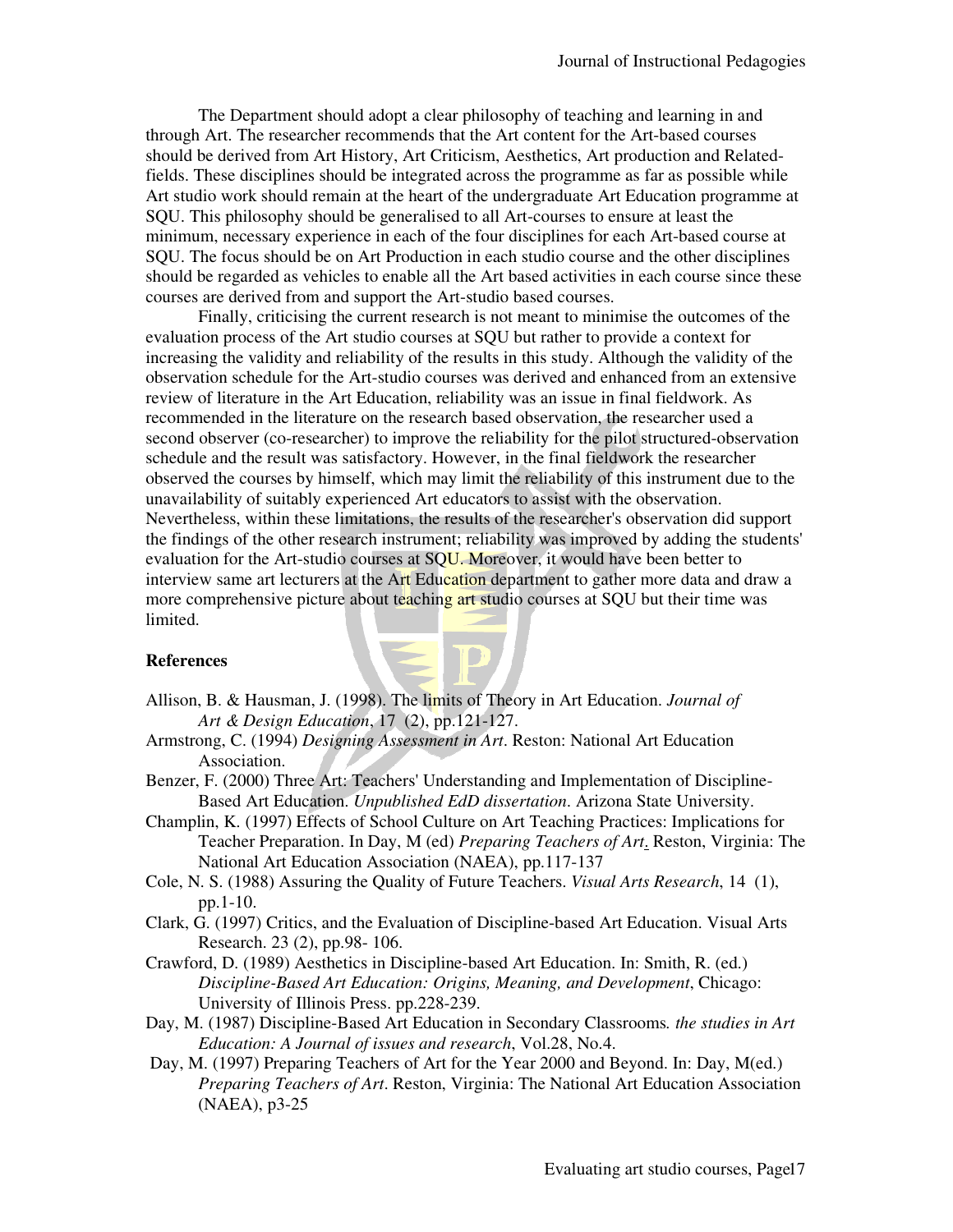- Day, M. (2000) Artist-Teacher: A Problematic Model for Art Education. In: Smith, R. (ed.) *Reading in Discipline-Based Art Education: A Literature of Educational Reform. Reston*, Virginia: The National Art Education Association (NAEA), pp.351-356.
- Delacruz, E. and Dunn, P. (1996) The Evolution of Discipline-Based Art Education, *Journal of Aesthetic Education*. 30 (3), pp.67-82.
- DiBlasio, M. (1997) Certification and Licensure Requirements for Art Education: Comparison of State Systems. In: Day, M (ed.) *Preparing Teachers of Art*. Reston, Virginia: National Art Education Association (NAEA), pp.73-100
- Dineen, R. and Collins, E. (2005) Killing the Goose: Conflicts between Pedagogy and politics in the Delivery of a Creative Education. *Journal of Art and Design Education*. 24, (1), pp.43-52.
- Dobbs, M. (1998). *Learning in and through Art: a Guide to Discipline-Based Art Education*. Los Angeles: The Getty education Institute of the Arts.
- Duke, L. (1984) The Getty Center for Education in the Arts. *Phi Delta Kappan*, 65 (9),pp.612-614.
- Dunn, P. (1995) *Creating Curriculum in Art*. Reston, Virginia: The National Art Education Association (NAEA).
- Eisner, E. (1988) Structure and Magic in Discipline-based Art Education. *Journal of Art and Design Education*.7 (2), pp.185-196.
- Eisner, E. (2000) What is Discipline-based Art Education? In: Smith, R. (ed.) *Reading in Discipline-Based Art Education: A Literature of Educational Reform*. Reston, Virginia: The National Art Education Association (NAEA), pp.35-45
- Eisner, E. (2001) Should We Create New Aims for Art Education? *Art Education*, 54 (5), pp.6-10
- Eisner, E. (2002) *The Arts and the Creation of Mind*. New Haven and London: Yale University Press.
- Erickson, M. and Katter, KE (1996) Integrating the Four Components of A Quality Art Education. In: Nyman, A. (ed) *Instructional Methods for the Artroom*. Reston, VA: National Art Education Association. pp.1-2.
- Feldman, E. (1988) Implication of Discipline-Based Education for Preservice Art Education. In Seminar Proceedings. *The Preservice Challenge: Discipline-Based Art Education and Recent Reports on Higher Education*. August 8-15, 1987, Snowbird, Utah: The Getty Center for Education in the Arts, pp.85-93.
- Galbraith, L. (1997) What Are Teachers Taught? An Analysis of Curriculum Components for Art Teacher Preparation Programs. In: Day, M (ed.) *Preparing Teachers of Art*. Reston, Virginia: The National Art Education Association (NAEA), pp.45-72.
- Galbraith, L. (2001) Teachers of Teachers: Faculty Working Lives and Art Teacher Education in the United States. *Studies in Art Education*. 42 (2), pp.163-181.
- Gibbert, A., Day, M. & Greer, W. (1989) Discipline-Based Art Education: Becoming Students of Art. In: Smith, R. (ed.) *Discipline-Based Art Education: origins, Meaning and Development*. Chicago: University of Illinois Press. pp.129-193
- Goodwin, M. (1997) The National Board for Professional Teaching Standards: Implication for Art Teacher Preparation. In: Day, M (ed.) *Preparing Teachers of Art*. Reston, Virginia: National Art Education Association (NAEA), pp.101-116.
- Goodwin, M. (2003) State-Level Educational Reform. *NAEAnews*, Reston: National Art Education Association (NAEA). 45 (1), p.2.
- Grauer, K. (1998) Beliefs of Preservice Teachers Toward Art Education. Studies in Art Education: *A Journal of Issues and Research*. 39 (4), 350-370.
- Green, L. and Mitchell (1998) The effectiveness of an Initial Teacher Training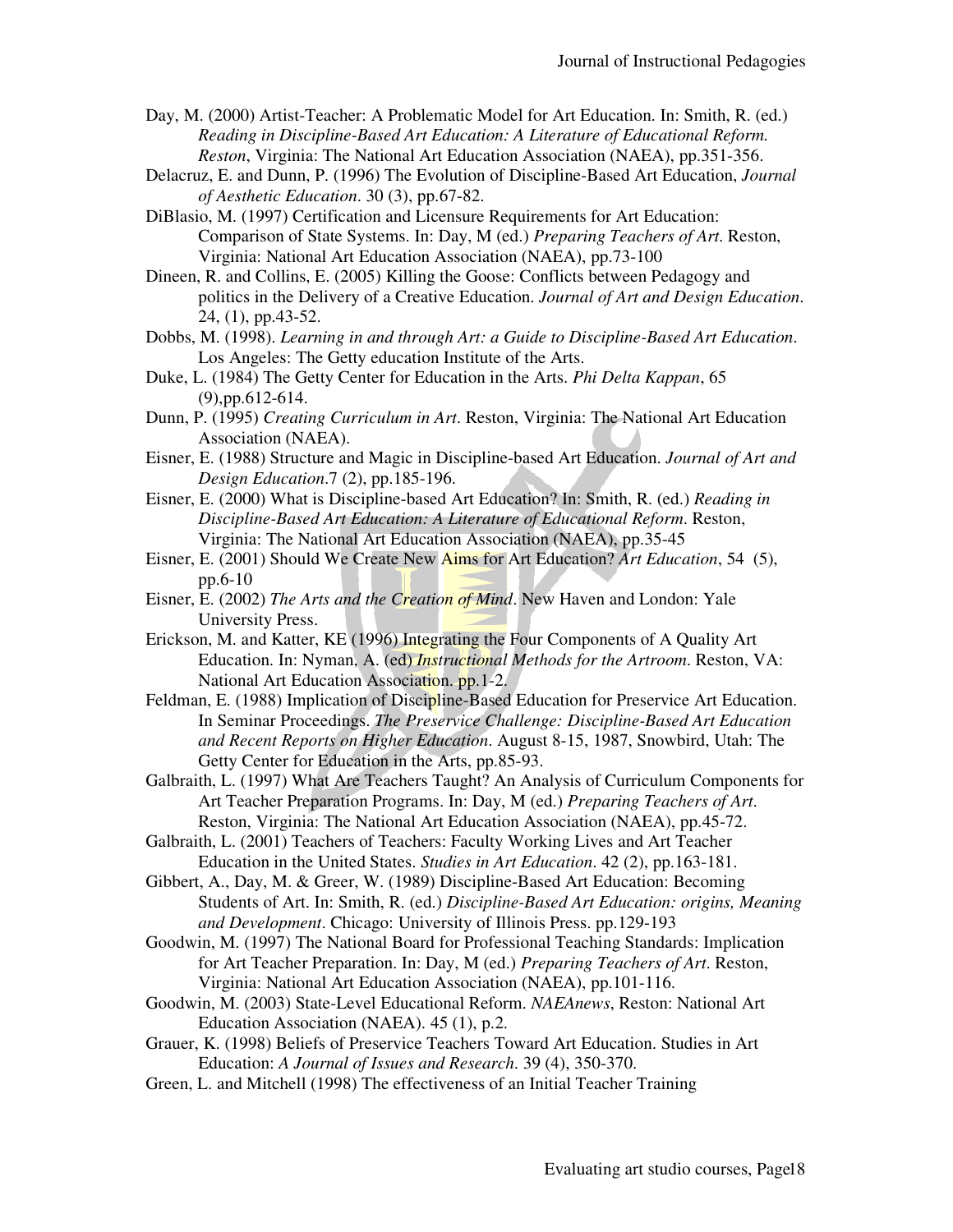- Partnership in Preparing Students to teach Art in the Primary School. *Journal of Art & Design Education*, 17 (2), pp.246-254.
- Greer, W. (1997) DBAE and Art Education Reform. *Visual Arts Research*. 23 (3), pp.25-33.
- Hamblen, K. (1997) Second Generation DBAE. Visual Arts Research. 23 (2), pp.98- 106.
- Hamblen, K. (1992-1993). Neo-DBAE in the 1990s. *Journal of Arts and Learning Research*, 10 (1), pp.132-142.
- Hutchens, J. (1997) Accomplishing Change in the University: strategies for Improving Art Teacher Preparation. In: Day, M (ed.) *Preparing Teachers of Art*. Reston, Virginia: National Art Education Association (NAEA), pp.139-154.
- Johnson, A. (1990) The Period of Transescence and Its Relevance for the Secondary level Art Education program. In: *Art Education in Secondary Schools*, Reston, Virginia: NAEA. pp.21-33.
- Kindler, A. (1992) Discipline Based Art Education in Secondary School: a possible Approach, *Journal of Art and Design Education*, Vol.11, No.3. pp.60-71
- Kleinbauer, w. Eugene (1989) Art History in Discipline-based Art Education. In:
- Smith, R. (ed.) *Discipline-Based Art Education: Origins, Meaning, and Development*, Chicago: University of Illinois Press. pp.205-215.
- Lovano-Kerr, J. (1985) Implication of DBAE for University Education of Teachers. Studies in Art Education: *A Journal of issues and research*, 26 (1), pp.216-22.
- MacGregor, R. (1997) Editorial: The Evolution of Discipline-based Art Education. *Visual Arts Research*. 23 (2), issue 46, pp.1- 11.
- Maitland-Gholson, J. (1986). Theory, Practice, Teacher Preparation, and Discipline-Base Art Education. *Visual Arts Research*. P26-33.
- Mims, S. and Lankford, L. (1995) Time, Money, and The New Art Education: ANationwide Investigation. *Studies in Art Education: A Journal of Issues and Research*. 16 (2), pp.85-95.
- National Art Education Association (NAEA) (1999a), *Standards for Art Teacher Preparation*. Reston: National Art Education Association (NAEA).
- National Board for Professional Teaching Standards (NBPTS) (2001). *Early Adolescence through Youth Adulthood / Art Standards: for teachers of students ages 11-18+*. National Board for Professional Teaching Standards (NBPTS).
- Price, M. (1988) Preservice Challenge: Discipline-Based Art Education and Resent Resports on Higher Education. The Getty Center for Education in the Arts.
- Risatti, H. (1989) Art Criticism in Discipline-based Art Education. In: Smith, R. (ed.) *Discipline-Based Art Education: Origins, Meaning, and Development*, Chicago: University of Illinois Press. pp.217-225.
- Salmon, M. and Gritzer, G. (1990) Liberal Arts in the Studio Classroom: A Survey of Art Faculty. *Visual Arts Research*, 16 (2), Issue 32. pp.59-87.
- Smith, R. (ed.) (1989) *Discipline-Based Art Education: Origins, Meaning, and Development*, Chicago: University of Illinois Press.
- Spratt, F. (1989) Art Production in Discipline-based Art Education. In: Smith, R. (ed.) Discipline-Based Art Education: Origins, Meaning, and Development, Chicago: University of Illinois Press. pp.197-204.
- Wilson, B. and Rubin, B. (1997) DBAE and Educational Change. *Visual Arts Research*. 23 (2), pp.89- 97.
- Zimmerman, E. (1997) Whence Come? What are We? Whither Go We? Demographic Analysis of Art Teacher Preparation Programs in the United States. In: Day, M (ed.) *Preparing Teachers of Art*. Reston, Virginia: National Art Education Association (NAEA), pp.27-44.